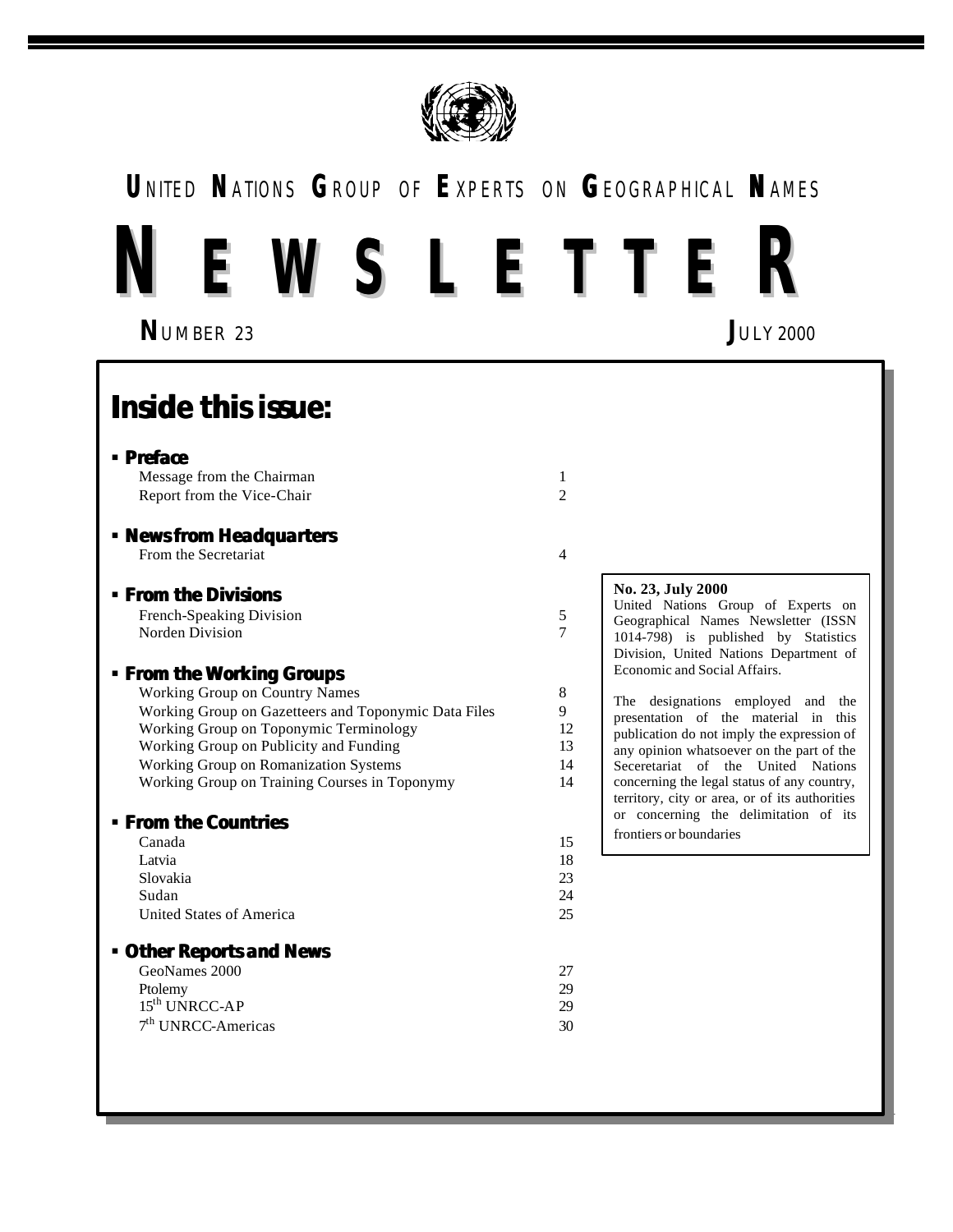### **Impressum**



The *Newsletter of the United Nations Group of Experts on Geographical Names (UNGEGN*  Newsletter) is issued approximately twice a year by the Secretariat of the Group. The Secretariat is established within the Statistical Division (UNSD), Department for Economic and Social Affairs (DESA), Secretariat of the United Nations. It publishes contributions/reports from the Experts of the Group, its Linguistic/Geographical Divisions and its E-mail: Javier@un.org Working Groups. Contributions for the Newsletter can only be considered when they are made available in digital form. They should be sent to the following address:

Secretariat of the Group of Experts on Geographical Names Room DC2-1418 United Nations New York, NY 10017 USA Tel: 212 963 3042 or: 212 963 5951 Fax: 212 963 9851

and Laaribi@un.org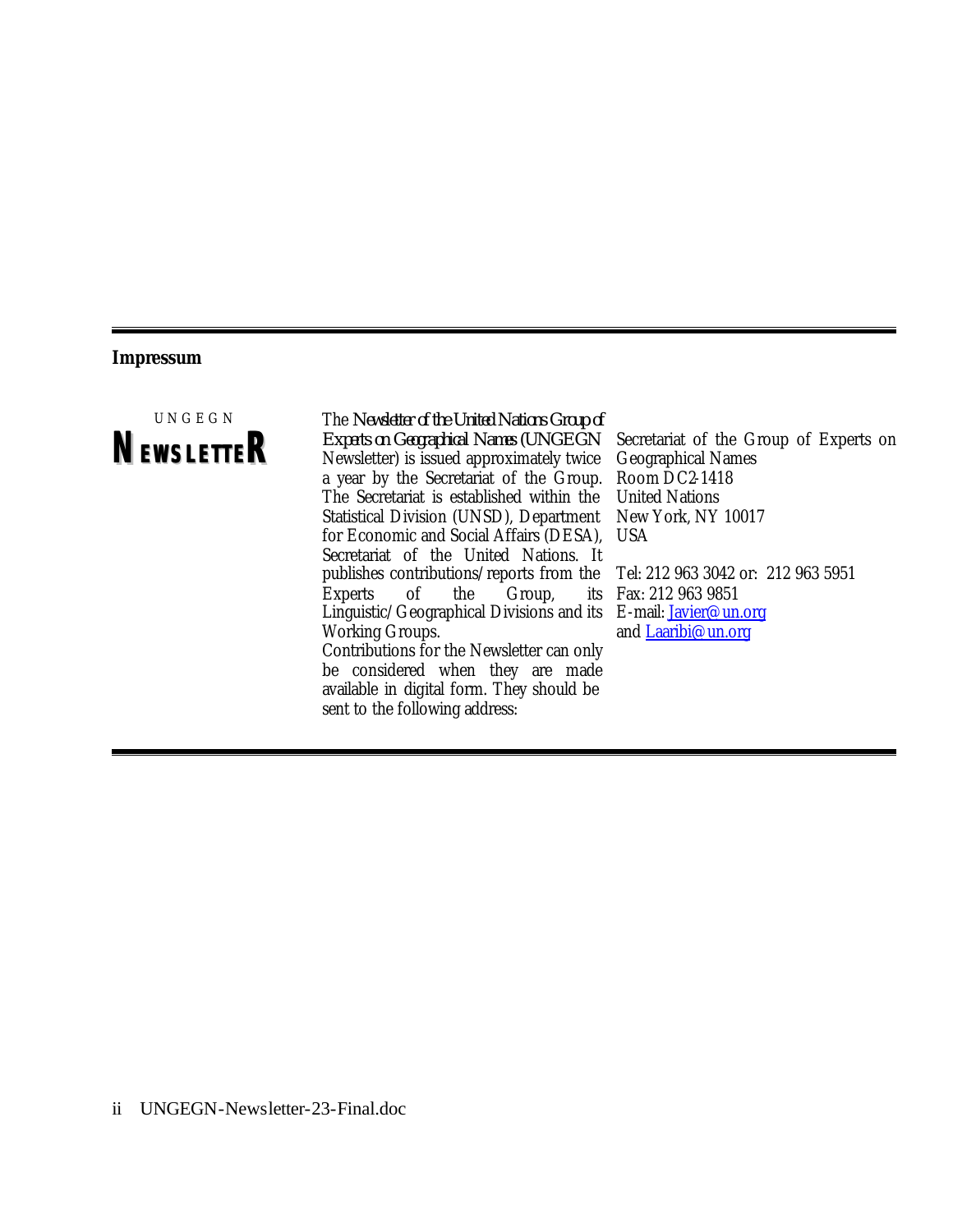Preface

### **Message from the Chairman**

### Dear UNGEGN Experts:

I was very pleased to receive a copy of the Draft Report of the  $20<sup>th</sup>$  Session of the UNGEGN, and to read how successful the Session was.

I express my sincere appreciation to Dr Hermann Habermann, Director of the UN Statistics Division, under whom the Group of Experts falls, and to his staff; to Ms Helen Kerfoot, who acted as Chair in terms of Rule 7 (1) of the UNGEGN Rules of Procedure; to Mr Botolv Helleland, the acting Vice-Chair; to the Rapporteurs, Mr Roger L. Payne and Mr Randall E. Flynn; to the Chairpersons and members of the Divisions; to the Convenors and members of the Working Groups; publications. In addition, to the interpreters and other support staff of the United combined volumes in printed Nations, and to all others who helped make the  $20<sup>th</sup>$  Session of the UNGEGN the success it was. I learnt with appreciation that seven Toponymic Guidelines for Map and Other Editors had been submitted to the Session. These Guidelines have often been cited as among the most useful products of the Group of Experts. As you know, resolution 7 of the  $6<sup>th</sup>$  UN Conference on the Standardization of

Geographical Names recommends the publication in combined volumes of the Guidelines. A number of UNGEGN experts have sent me the Guidelines of their countries for this purpose. However, a resolution was adopted at the  $7<sup>th</sup>$ Conference advocating webbased or electronic publication of the Guidelines. Electronically published Guidelines are less expensive to maintain, quick to keep updated, and readily accessible. Furthermore, more and more countries are publishing their Guidelines independently. Publishing these Guidelines in combined volumes as well would be a duplication of existing publishing Guidelines in media would be an expensive undertaking, and it is uncertain where such funding would be found. Perhaps a decision on whether to continue with the publication of Guidelines in combined volumes may be considered at the next UNGEGN Session. The second edition of United

Nations Documents Geographical Names progressing favourably. This

publication is being expanded to include the fourth version of the Glossary of Toponymic Terminology under the editorship of Mr Naftali Kadmon (Israel); an edited version by Mr Randall E. Flynn (USA) of the report on Toponymic Data Exchange Formats and Standards; the list of Names of Countries, edited by Ms Sylvie Lejeune (France); and a report on Romanization Systems, edited by Mr Peeter Pall (Estonia). With a view to determining the required print run, I would appreciate experts informing me how many copies each would need for his or her country.

I take this opportunity of reminding experts of my current address, namely

Names Research Institute

P.O. 26582 GEZINA

Pretoria 0031 SOUTH AFRICA My e-mail address is rmoller@mweb.co.za

Telephone: 27-12-332-1518 or 27- 12-800-1486

Fax: 27-12-332-4182.

I look forward to meeting you again in Berlin, if not before.

### **Peter E. Raper**

*Chairman*, UNGEGN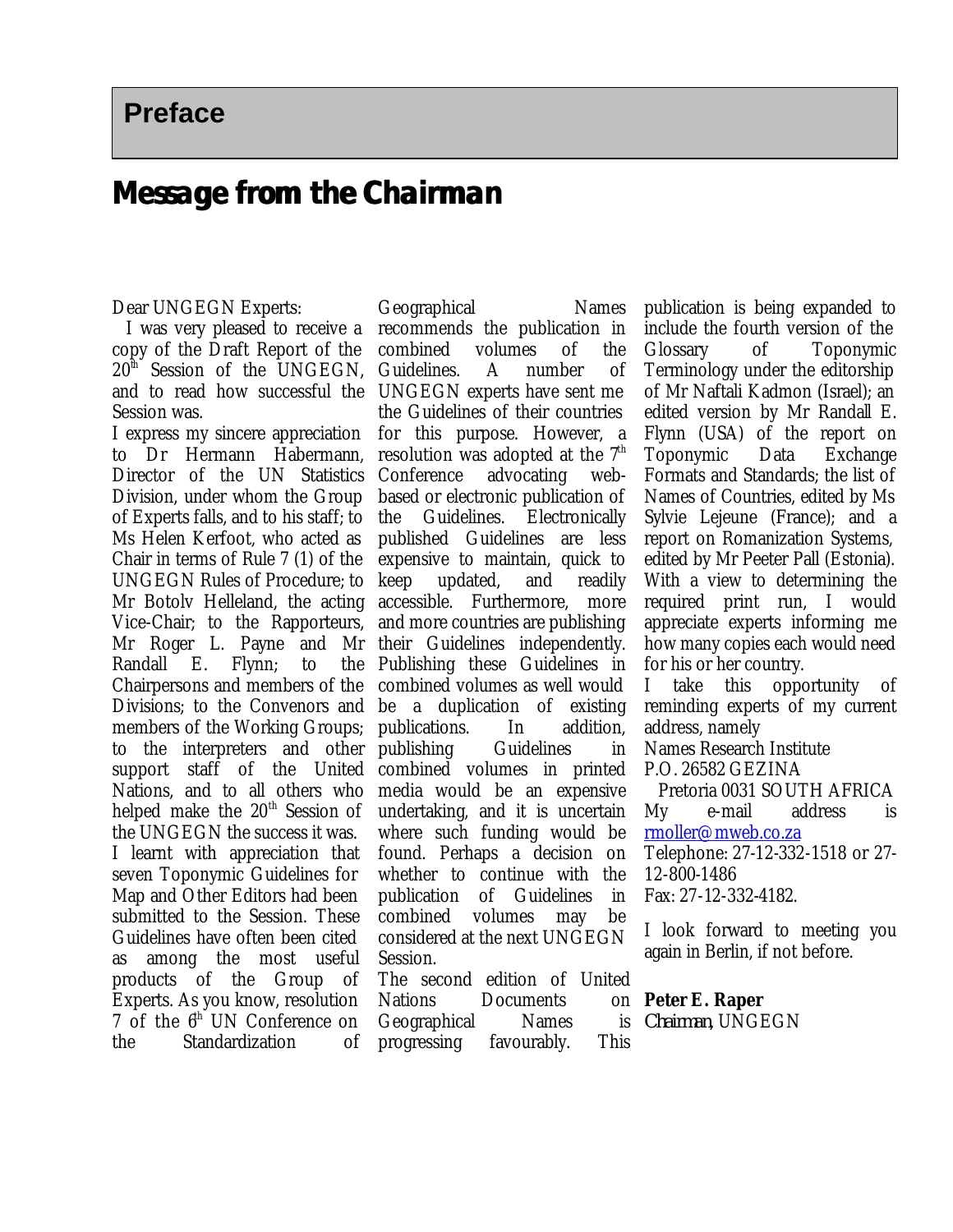### **Report from the Vice-Chair**

The Twentieth session of UNGEGN is now behind us, and we can look back on the valuable work of Member states presented at this session in New York in January 2000. Clearly we still have work to undertake to encourage and continue the tasks of geographical names standardization, and on behalf of UNGEGN I have taken several steps to start following up various activities of the Twentieth session, hoping this will also move us towards the Eighth Conference in Berlin in August 2002.

### **(1) Meetings at United Nations Headquarters**

In mid-March I spent two days at United Nations Headquarters in New York, meeting with Mr. Hermann Habermann and Mr. Amor Laaribi (Statistics Division). Discussion took place to further progress on the following:

• UN editing, printing and distribution of the report of the twentieth session of UNGEGN (in the six UN languages)

• Producing a brief report from UNGEGN to ECOSOC on the Twentieth session for endorsement of the Twenty-first session

• Initiating and implementing the process for the United Nations to publish:

the UNGEGN glossary of terminology (one publication in six languages) and

the UNGEGN brochure publicizing the work of geographical names brochures in the six UN languages)

• Finding a way to reproduce and distribute the technical documents of the Seventh UN Conference on the Standardization of Geographical Names (1998)

• Ensuring UN Secretariat support and action on the development of an UNGEGN website as a focal point to provide information and links to other UNGEGN sites

• Planning for three issues of the UNGEGN Newsletter to be put in place before the 2002 UN data base. Conference

• Re-iterating the necessity of, and ensuring, UN Secretariat support in UNGEGN activities and in maintenance "archival" UNGEGN documents

• Considering ways of improving the functioning of UNGEGN technical sessions

 • Providing outreach to Member states not yet participating in geographical names standardization programmes

• Continuing cooperation in promoting UNGEGN activities

and planning for the Eighth UN Conference

I also met with Mr. Miklos Cartographic Section and Publications (separate Division), the author of WP 71 presented at the Twentieth session of UNGEGN, about the development of the United Nations Geographic Database. Conceptually this provides a very interesting opportunity for each Member state to provide and promote its own correct, up-todate standardized toponymy for a data base with world-wide coverage. I will keep in touch with the Cartographic Section about the development of this project, and ways in which UNGEGN members can be kept current and can contribute to this

The UNGEGN brochure on standardization of geographical names (the English-language version produced through the Working Group on Publicity and Funding, and recently printed by Mr. John Parker in Australia) is now available on the UN Cartography Section web site (refer to http://www.un.org/ Depts/Cartographic/english/htm ain.htm)

### **(2) Reference Compendium of Technical Papers**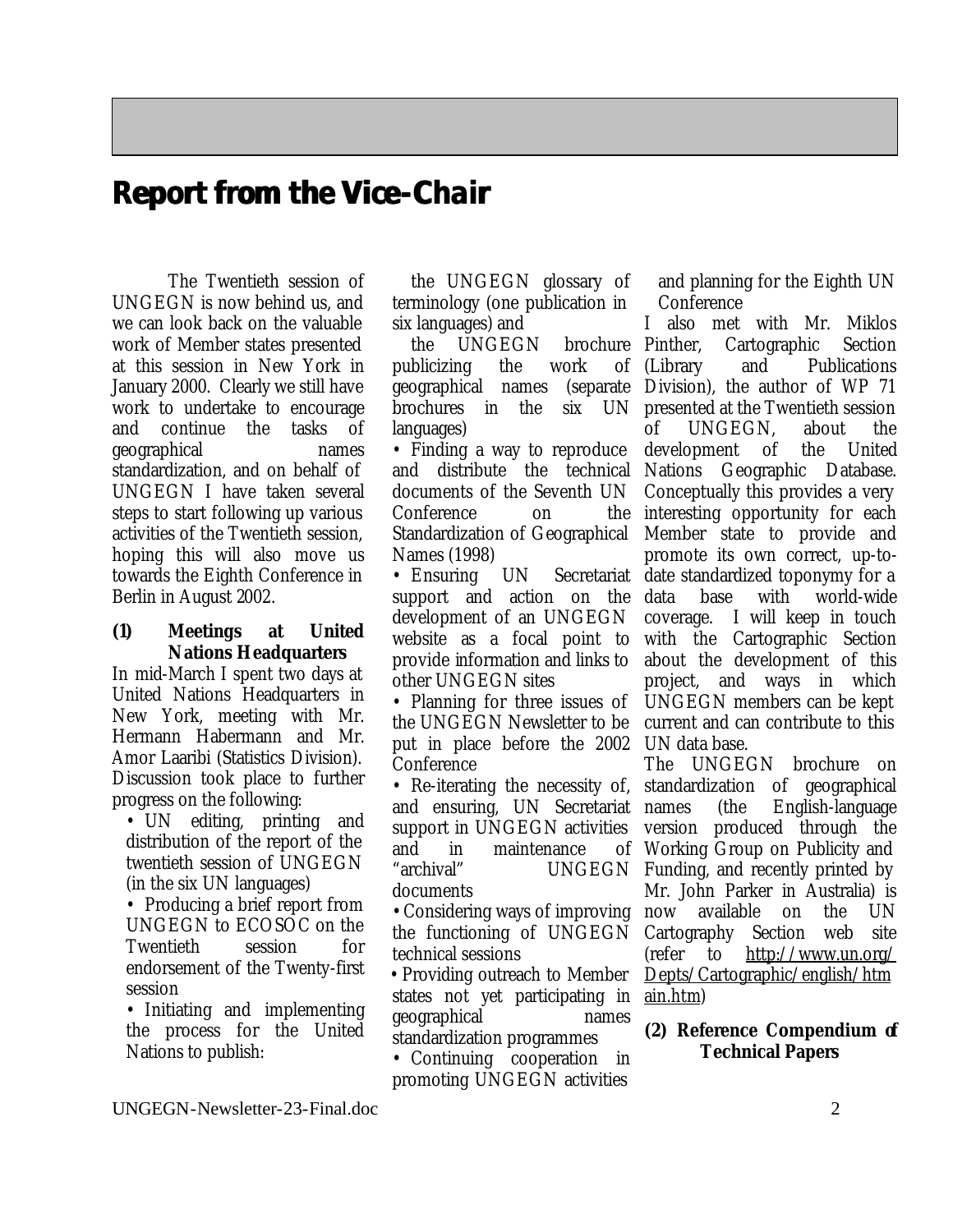I am in the process of expanding **be happy to add them, before** was also the opportunity to and updating the *Compendium of* **providing the digital file to the** discuss plans being developed for *Technical Papers presented at UN Conferences on the Standardization of* **Map Library.** *Geographical Names and the Sessions of UNGEGN* (see WP 8, from January 2000). Documents from the Twentieth session of UNGEGN have been added, previous information is being upgraded, and information supplied by UNGEGN members included. **If you have prepared lists of UN documents available in your office, I would** 

### **REQUEST TO DIVISIONS, AND DIVISION CHAIRS**

**- Compilation of contact information on authorities responsible for national geographical names standardization**

*In the past, the UN Secretariat endeavoured to compile a all Divisions to compile the contact list of authorities contact names and addresses, eresponsible for nationally standardized geographical numbers, etc. of the national names for each Member state.* 

**UN Secretariat and the UN** the Eighth UN Conference in

### **(3) GeoNames 2000**

GeoNames 2000 symposium in Frankfurt am Main, March 29-30, 2000 was most successful and I congratulate Dr. Jörn Sievers and his organizing committee on an interesting and productive meeting. A summary report of this symposium is included in this Newsletter. In Frankfurt there

Berlin in August 2002.

*and UNGEGN working groups help in researching it! I request*  **Helen Kerfoot** *This material is incomplete and responsible for nationally now out-of-date. seems a basic tool UNGEGN and for general Please forward material on this information communication purposes. The UN Secretariat as soon as it is UN Secretariat could compile available. this material, but needs your mail, website, fax and phone authority (or authorities)*

*standardized names within the countries in their Division. topic to Ms. Jenny Javier at the* 

*Vice-Chair*, *UNGEGN Natural Resources Canada Ottawa, Canada hkerfoot@NRCan.gc.ca*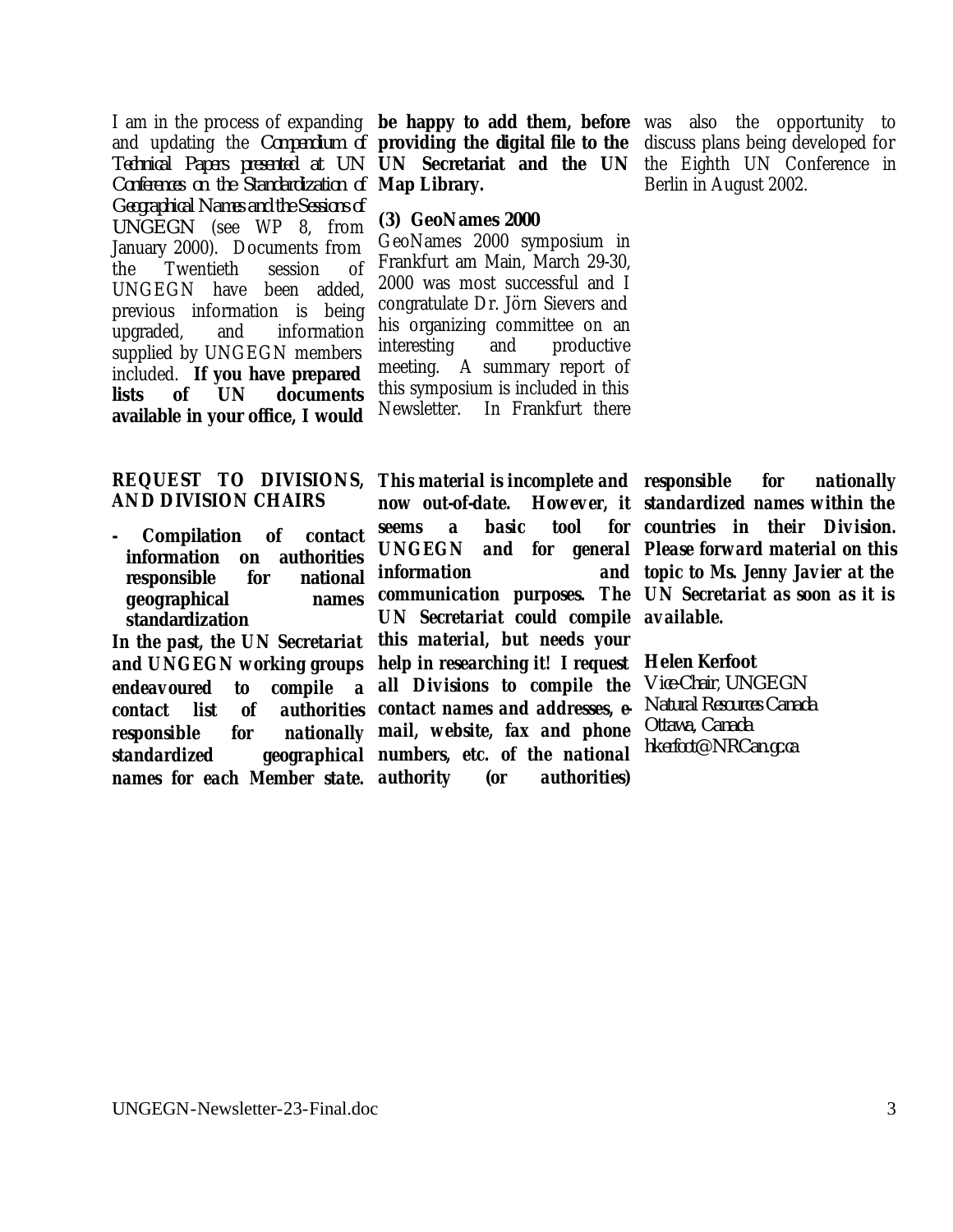### **From the Secretariat**

### Dear UNGEGN Experts,

I welcome this opportunity of communicating with you to express my pleasure to be working with you and to be leading the AFRICOVER. secretariat of UNGEGN. First, allow me to introduce myself: my name is Amor Laaribi, a native of Tunisia where I completed a Bachelor of Science in Physics (1977). I attended the National Polytechnic Institute of Grenoble (France) and received in 1979 a Master's degree in Hydraulics and Land Management and in 1981 an Engineer Diploma in Informatics and Applied Mathematics. In 1994, I earned a PhD in GIS from Laval University in Québec (Canada). I have over 18 years of experience working in the areas of utility service planning, land management, geographic information systems for decisionmaking, public-sector information planning and evaluation, teaching, and research & development. In the last five years, my particular interests focus on the elaboration of a national policy and strategy for geographic information in Tunisia aimed at building the national spatial data infrastructure (NSDI) and the participation in the promotion of a regional data

infrastructure in Africa - through the ECA Committee Development Information (CODI) and the FAO project

In March 2000, I joined the UN within the Office of the Director, Statistics Division. My tasks are to define and plan the priorities of UN in geographic information area and to contribute in promoting the use of GIS within the Statistics Division; supporting the use of GIS in census mapping, through UNSD projects and initiatives; and also empowering the strategic use of geographic information in developing countries.

I believe that the Conferences on Standardization of Geographical Names, UNGEGN sessions and the Regional Cartographic UNGEGN Secretariat and Conferences are entering a new era which will capitalize on the Comments and suggestions to new information and communication technologies. In this regard, geographical names information must be managed so that it can be collected, disseminated and used efficiently and effectively. That is why, in order to enhance the

dissemination of the UNGEGN publications, the next step is to develop the UNGEGN Web-Site.

> The Glossary of Geographical Names Terminology and the UNGEGN Brochure are in the process of editing and publishing in the six UN official languages. Also, Volume II of the  $7<sup>th</sup>$  UN Conference on the Standardization of Geographical Names will be compiled by UNSD and will include technical papers that had been submitted to the Secretariat before the Conference deadline.

I would like to thank all those who have contributed to this Newsletter. I look forward to UN receiving further contributions from all of you; I need your support and co-operation to continue the work of the publications. enhance the "look" of the Newsletter are welcomed.

### **Amor Laaribi**

*Secretary*, *UNGEGN Statistics Division United Nations, New York*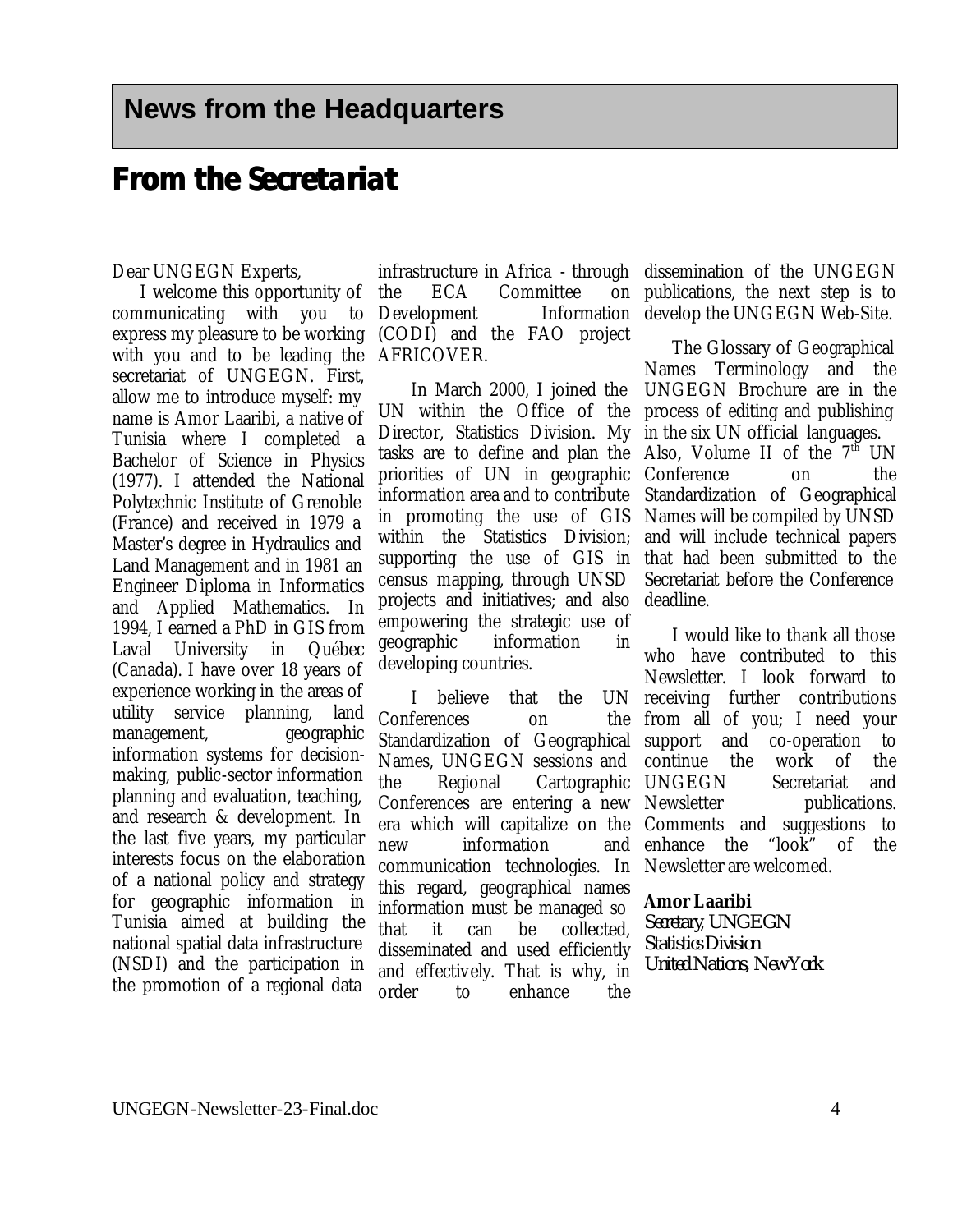### **La Division francophone du GENUNG**

Créée par décision du Conseil économique et social des Nations Unies du 23 juillet 1998 (ECOSOC/5789), la Division francophone du groupe d'experts des Nations Unies pour les noms géographiques (GENUNG) a tenu sa première réunion formelle le 20 janvier 2000, à l'occasion de la 20ème session du GENUNG (New York, 17-28 janvier 2000). A l'occasion de cette réunion, les principaux résultats suivants ont été enregistrés :

- M. Pierre PLANQUES, représentant de la France, a été élu président de la division à l'unanimité des membres présents ou représentés. Le Secrétariat de la Commission de toponymie du Canada (anciennement le Comité permanent canadien des noms géographiques) et la Commission de toponymie du Québec ont offert leur soutien logistique aux activités de la division.
- UNGEGN-Newsletter-23-Final.doc 5 - Sont, pour le moment, considérés comme membre de la division les personnes ayant rempli le formulaire distribué dans le Bulletin d'information toponymique n°1 (juillet 1999). Naturellement, cette liste n'est pas close, et toute personne souhaitant participer aux travaux de la division est la bienvenue. Il

suffit pour cela de contacter Pierre PLANQUES ou Sylvie LEJEUNE de l'Institut Géographique National de France (voir coordonnées ciaprès)

Le site web de la division continue à être hébergé sur le site de la Commission de toponymie du Québec (Canada). Toute l'actualité de la division, les documents de base, la liste des membres, les informations intéressantes, etc… sont (ou seront très prochainement) ainsi accessibles via le site de la division

http://www.toponymie.gouv.qc. ca/divfranco.htm

- Le Bulletin d'information toponymique est prévu avec une diffusion annuelle. Le bulletin n°1 avait été diffusé en juillet 99, le n°2 sera élaboré et diffusé cette année (2000). Si vous n'êtes pas membre de la division et si vous souhaitez recevoir ce bulletin, merci d'en avertir le président.
- Le plan d'action de la division est en cours d'élaboration et sera finalisé avant la fin du premier semestre. Ce plan d'action prévoit notamment diverses actions liées au démarrage de la division, mais aussi une réflexion et le démarrage d'actions de fond : cours de toponymie,

exonymes de langue française,…

### **Quelques coordonnées utiles** :

- Pierre PLANQUES IGN, 2 avenue Pasteur 94160 Saint-Mandé France tél : (33) 1 43 98 83 47 fax : (33) 1 43 98 84 03 mél : pierre.planques@ign.fr
- Sylvie LEJEUNE IGN, 2 avenue Pasteur 94160 Saint-Mandé, France tél : (33) 1 43 98 80 00 fax : (33) 1 43 98 84 48 mél : sylvie.lejeune@ign.fr
- Site de la division francophone : http://www.toponymie.gouv.qc. ca/divfranco.htm

- Bulletin d'information topony mique  $n^{\circ}1$  : http://www.toponymie.gouv.qc. ca/dfbulletin1.htm

Ce bulletin peut également vous être adressé sur simple demande auprès de P.PLANQUES ou S.LEJEUNE

- Version française du Glossaire de terminologie toponymique, dont la version originale en anglais a été réalisée sous la responsabilité du Professeur KADMON (Israel)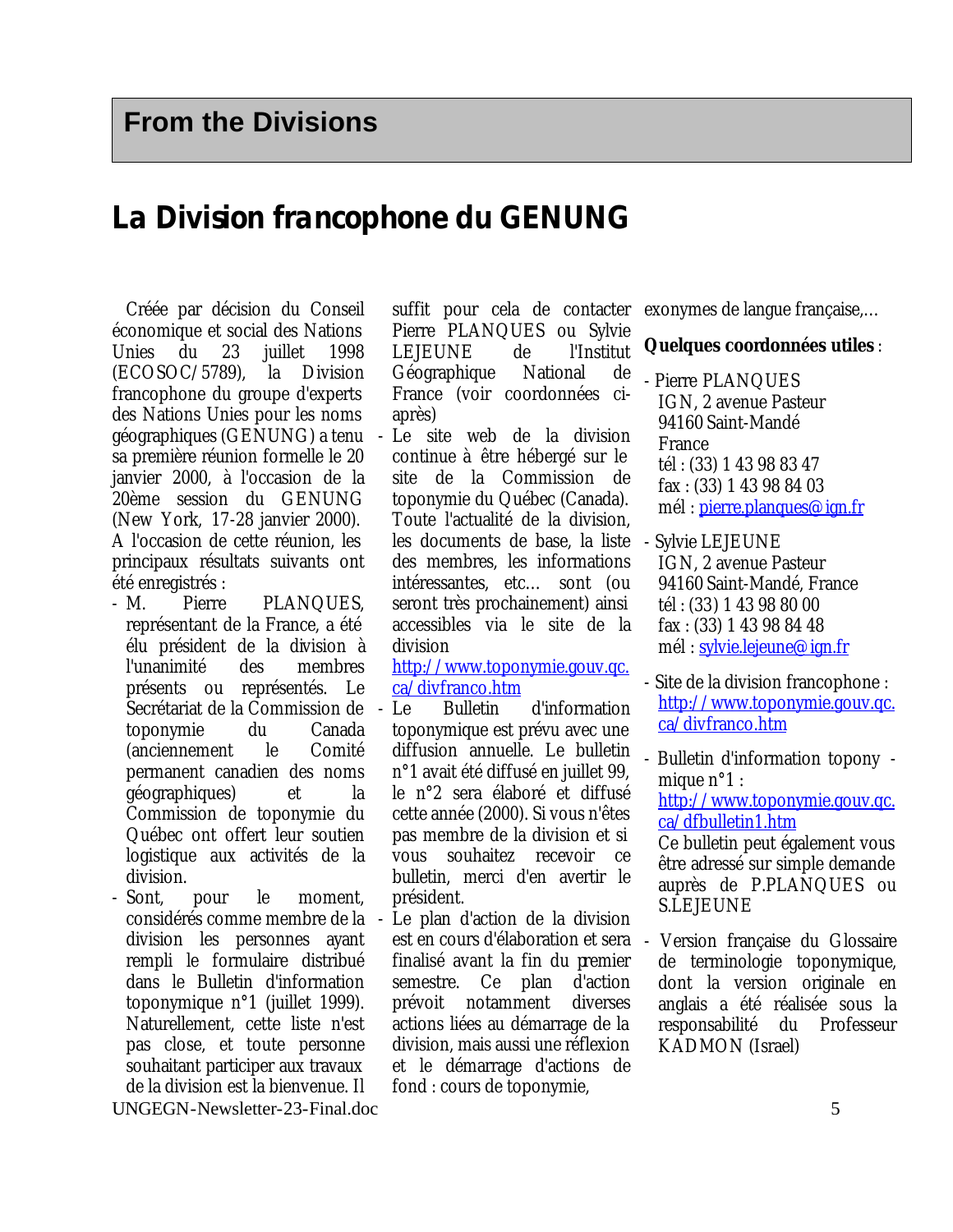http://www.toponymie.gouv.qc. ca/kadmon.htm

ce document peut également vous être adressé sur simple demande auprès de P. PLANQUES ou S. LEJEUNE

### **Quelques nouvelles francophones**

- Au printemps 1999, les autorités toponymiques de la France et du Québec (Canada) ont lancé, à l'occasion du Salon du livre de Paris et du Salon du livre de Québec, un ouvrage, abondamment illustré, qu'elles ont réalisé en commun : **La France et le Québec : des noms de lieux en partage**. On y retrouve une collection précieuse extraite des patrimoines toponymiques français et québécois, soit les noms de lieux qui, au cours de l'histoire, ont migré de la France vers la province du Québec

(Canada) et quelques-uns du Québec vers la France.

- Le 15 novembre 1999, l'Assemblée générale des Nations Unies a adopté la résolution A/54/L.25 intitulée **Coopération entre l'Organisation des Nations Unies et l'Organisation internationale de la Francophonie**. Ce document important pourra se révéler utile comme instrument de support de la mission de la Division francophone, en particulier par son article 5 :

"[L'Assemblée générale] *Se félicite* de l'implication des pays ayant le français en partage, notamment à travers l'Organisation internationale de la Francophonie, dans les activités de l'Organisation des Nations

Unies, y compris dans la préparation, le déroulement et le suivi des conférences internationales organisées sous l'égide des Nations Unies;".

- À l'automne 2000, se tiendront des états généraux québécois sur la langue française. Au Canada, particulièrement au Québec, la problématique de la langue française embrasse le dossier du traitement des noms de lieux, étant donné que le mandat de la Commission de toponymie du Québec est inscrit dans la **Charte de la langue française**, l'une des lois fondamentales de la société québécoise.

### **Pierre Planques**

*Président Division francophone du GENUNG*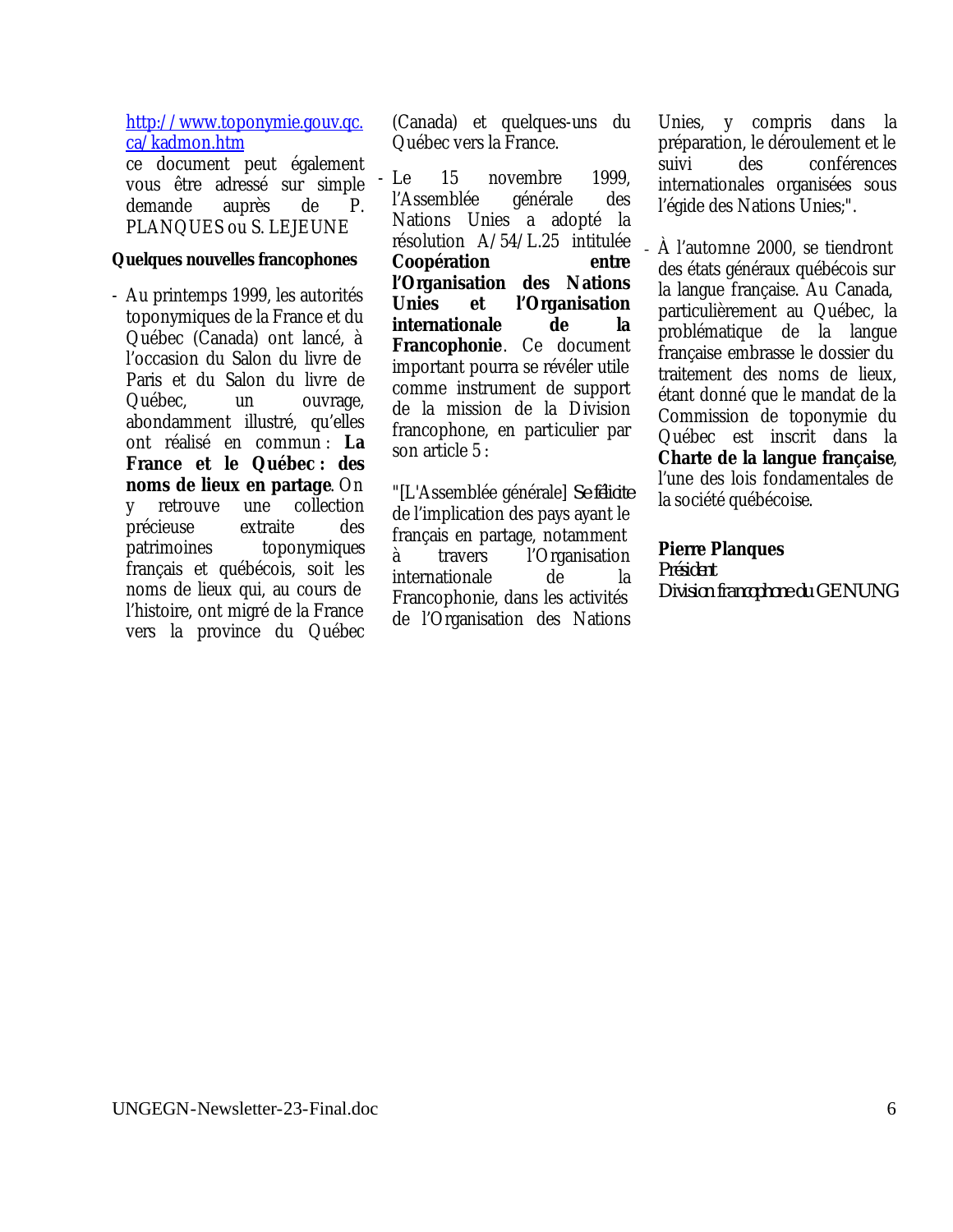## **Norden Division**

**Foreign Names in Norden** (Utanlandske namn i Norden)

The proceedings of the conference *Foreign names in Norden* (Utanlandske namn i Norden) have appeared as vol. 68 in the series NORNA-rapporter, ed. by Botolv Helleland & Leif Nilsson, both members of UNGEGN. Uppsala 1999. ISSN 0346-6728, ISBN 91-7276-066-4.

The volume contains 18 papers, dealing with such issues as the standardization and use of foreign place-names in the Nordic

countries, including exonyms and rest of them in Scandinavian endonyms, and the role played by United Nations in this context, English. further transliteration, especially Key-words: conference report, Romanization, standards for using foreign names, proper names, place-names on maps and in place-names, personal names, atlases and dictionaries, placenames in minority languages, names in cultural contact, foreign personal names both past and names in cultural contact. present, and the Anglo-American influence on names of Norwegian **Botolv Helleland** firms and institutions. Three of the *Oslo, Norway*articles are written in English, the

languages, with summaries in

family names, exonyms, endonyms, names on maps, names in atlases, names in dictionaries,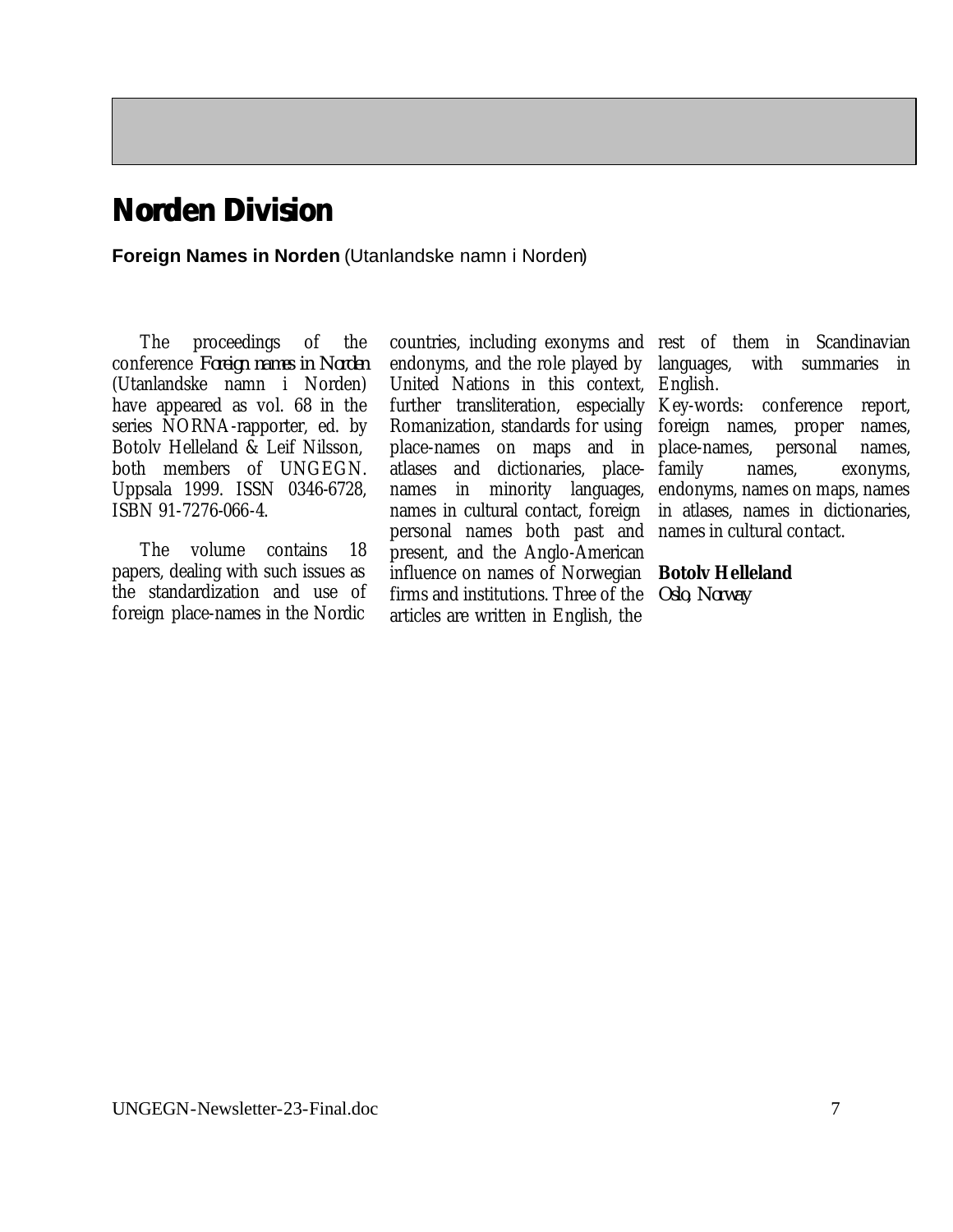### **Working Group on Country Names**

### **Rapport du groupe de travail sur les Noms de Pays du Monde**

Lors de la 20e session, et en l'absence de sa coordonnatrice, la présidente du GENUNG a dirigé la réunion du groupe de travail sur les Noms de Pays du Monde. Le document de travail n°33 a été présenté, qui comportait une quarantaine de changements vivement les experts pour les intervenus depuis la dernière informations qu'ils voudront bien session de 1998, en incluant lui communiquer concernant le effectuées dans le document langues officielles. E/CONF.91/L.65/Add.1

(19/01/1998).

A l'issue de cette session, la présidente a recommandé au groupe le programme de travail suivant :

- continuer de mettre à jour et de compléter les formes officielles locales,
- étendre la liste aux autres langues officielles des Nations Unies ; à noter que les noms en russe ont été proposés par Mme Krauze-Tomczyk, en collaboration avec M. Boginskij, de Moscou, expert du groupe régional pour l'Europe de l'Est, de l'Asie du Nord et l'Asie Centrale du GENUNG,
- comparer les listes existantes, afin de relever les divergences et d'essayer, dans la mesure du possible, de les réduire,
- examiner les moyens de diffuser largement la liste complète ainsi que les mises à jour.

également les corrections nom de leur pays dans la ou les Enfin, les experts présents ont exprimé le souhait que le groupe de travail établisse une nouvelle liste exhaustive, plutôt qu'une simple mise à jour, pour la 8e Conférence à Berlin en 2002. Le groupe de travail remercie

Membres du groupe de travail:

Mme Sylvie Lejeune, coordonnatrice Institut Géographique National SIT/Unité de toponymie 2, avenue Pasteur - 94160 Saint-Mandé, France fax : (33) 1 43 98 84 48, mél : sylvie.lejeune@ign.fr

- Mr Assad Abdo (Arabie Saoudite) - Mr Christian Bonnelly (Québec, Canada) - Mrs Caroline Burgess (Royaume-Uni) - Mr Charlie Heyda (USA) - Mme Krauze-Tomczyk (Pologne) - Mr Georgios Makridis (Grèce)

- Mr Peeter Päll (Estonie)

- Mr Juan Quine (Pérou)

- Mme Jocelyne Revie (Canada)
- Mr Sandro Toniolo (Italie)
- Mr Paul Woodman (Royaume-Uni)

La liste des noms de pays est hébergée sur le site web de la Délégation Générale à la Langue Française (DGLF), instance rattachée au Ministère de la Culture ; ce site présente des listes générales des noms de pays regroupés par langues (anglais, espagnol et français), et les tableaux établis par le groupe de travail pour la dernière Conférence de 1998. Ce site peut être consulté à l'adresse suivante :

### **http://www.culture.fr/culture/dglf/ ressources/pays/pays.htm**

Par ailleurs, la division de cartographie de l'ONU diffuse sur son site web une liste de noms de pays accompagnée d'informations pratiques, à l'adresse suivante :

### **http://www.un.org/Depts/Cartogr aphic/english/geoinfo/geoname.pdt**

Enfin, sur l'invitation du PCGN (Royaume-Uni), le groupe de travail a formé le projet de tenir une réunion à Londres, en mai 2001, en vue de préparer une nouvelle édition de la liste pour la Conférence de Berlin, en 2002. Les membres du groupe de travail recevront prochainement les informations pratiques relatives à cette réunion.

### **Mme Sylvie Lejeune** (France)

*Coordonnatrice, Groupe de travail sur les Noms de Pays du Monde*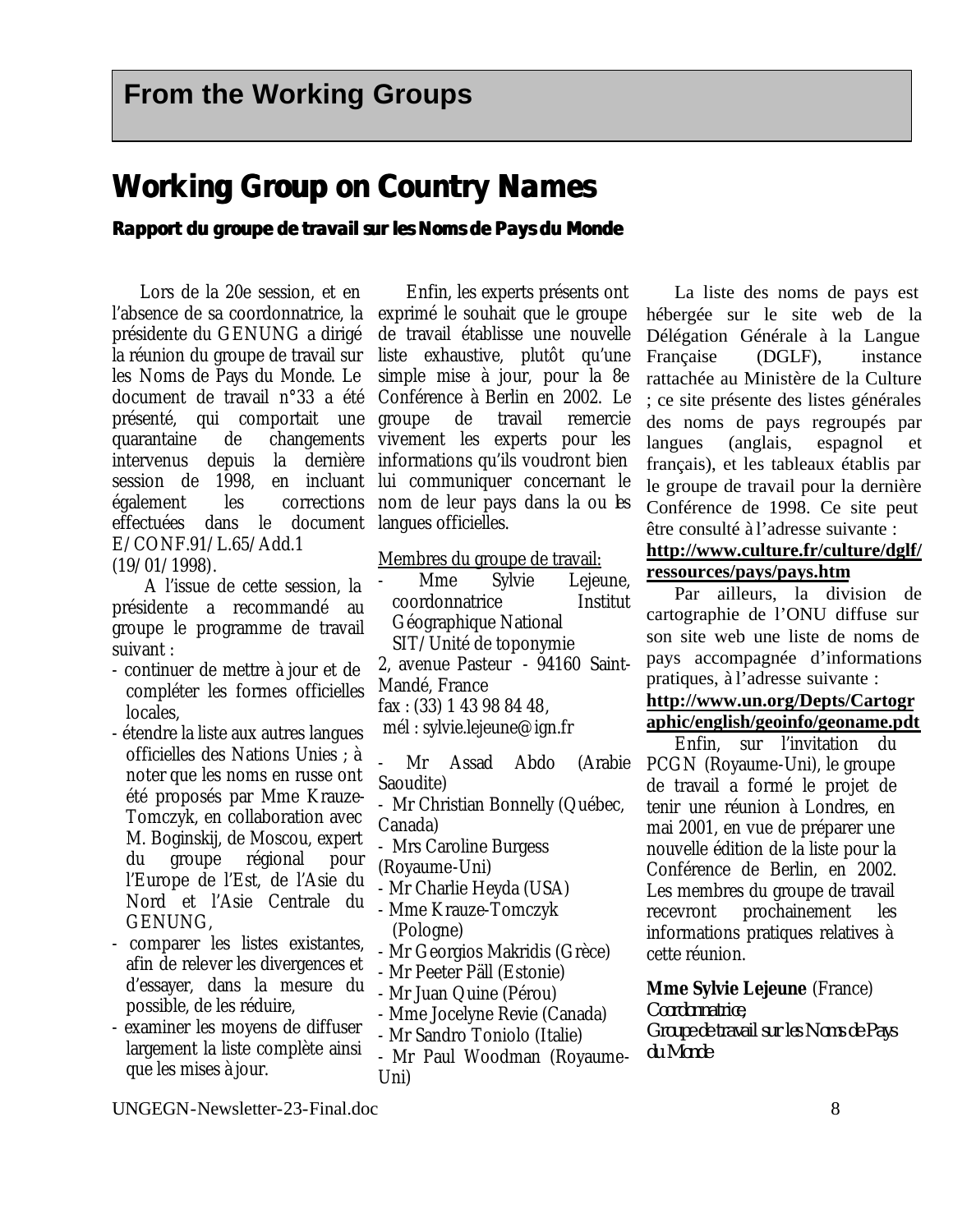## **Working Group on Gazetteers and Toponymic Data Files**

### **Working Group Membership**

The following experts are members of the Working Group:

Mr. Milan Orožen ADAMIÈ, Slovenia Mrs. Caroline BURGESS, United Kingdom Mr. Traian CONSTANTINESCU, Romania Mr. Randall FLYNN, United States (convenor)

Ms. Mária KOVÁÈOVÁ, Slovakia Mr. Teemu LESKINEN, Finland Mr. Hamid MALMIRIAN, Iran Mr. Roger MARSDEN, United Kingdom Mr. Jorma MARTTINEN, Finland Ms. Kathleen O'BRIEN, Canada Mr. Peeter PÄLL, Estonia Mr. Juan QUIÑE Vigil, Peru Mr. Jörn SIEVERS, Germany Ms. Vita STRAUTNIECE, Latvia Mr. Lou YOST, United States

### **Background and Terms of Reference**

Separate working groups on gazetteers and automated data the latter having been created at processing had existed under the auspices of the United Nations Group of Experts Geographical Names (UNGEGN) since the 1970's. The two topics – toponymic information processing and the formatting of toponymic information in publishable form – were so intertwined that the fourth United Nations Conference on the Standardization of Geographical Names (UNCSGN) in 1982 recommended

treated in concert in subsequent *form as well as on maps since much* UN proceedings:

*The Conference … recommends that future United Nations Conferences on the Standardization of Geographical Names and sessions of the United* This seminal recommendation has *Nations Group of Experts on Geographical Names should consider* numerous resolutions of the both subjects under the single agenda subsequent United Nations *item "Toponymic data files, (a) creation, (b) maintenance and (c) output, including gazetteer production".*

UNGEGN established Working Group on Gazetteers recommended content of and Toponymic Data Files in its present form during its nineteenth gazetteers and toponymic data session in 1998, when the existing Working Group of that name *It is recommended that each names* combined with the Working Group on Toponymic Data Exchange Formats and Standards, the eighteenth session of UNGEGN in 1996 in order to investigate issues relating to the *information as is necessary for the proper*  encoding of characters encountered in geographical *features.* names.

The Working Group endeavors to promote and further the aims of UNGEGN relating to the collection and dissemination of geographic names information as stated in the first report of the *reference if possible, of each named* Group of Experts in 1960:

Resolution IV/18 that they be *It is recommended that names authorities (c) Provision for the parts of natural publish standardized names in gazetteer features to be additionally defined by*

*information necessary for the proper understanding and interpretation of names cannot be included readily on maps.*

been underscored and amplified in Conferences on the Standardization of Geographical Names. Resolution 4 of the first UNCSGN defined the nationally produced authoritative files:

> *authority produce, and continually revise, appropriate gazetteers of all its standardized geographical names.*

> *It is further recommended that, in addition to the standardized names, each gazetteer include, as a minimum, such location and identification of the named*

> *In particular, it is recommended that the following be included:*

> *(a) The kind of feature to which the name applies;*

> *(b) Precise description of the location and the extent, including a point position feature;*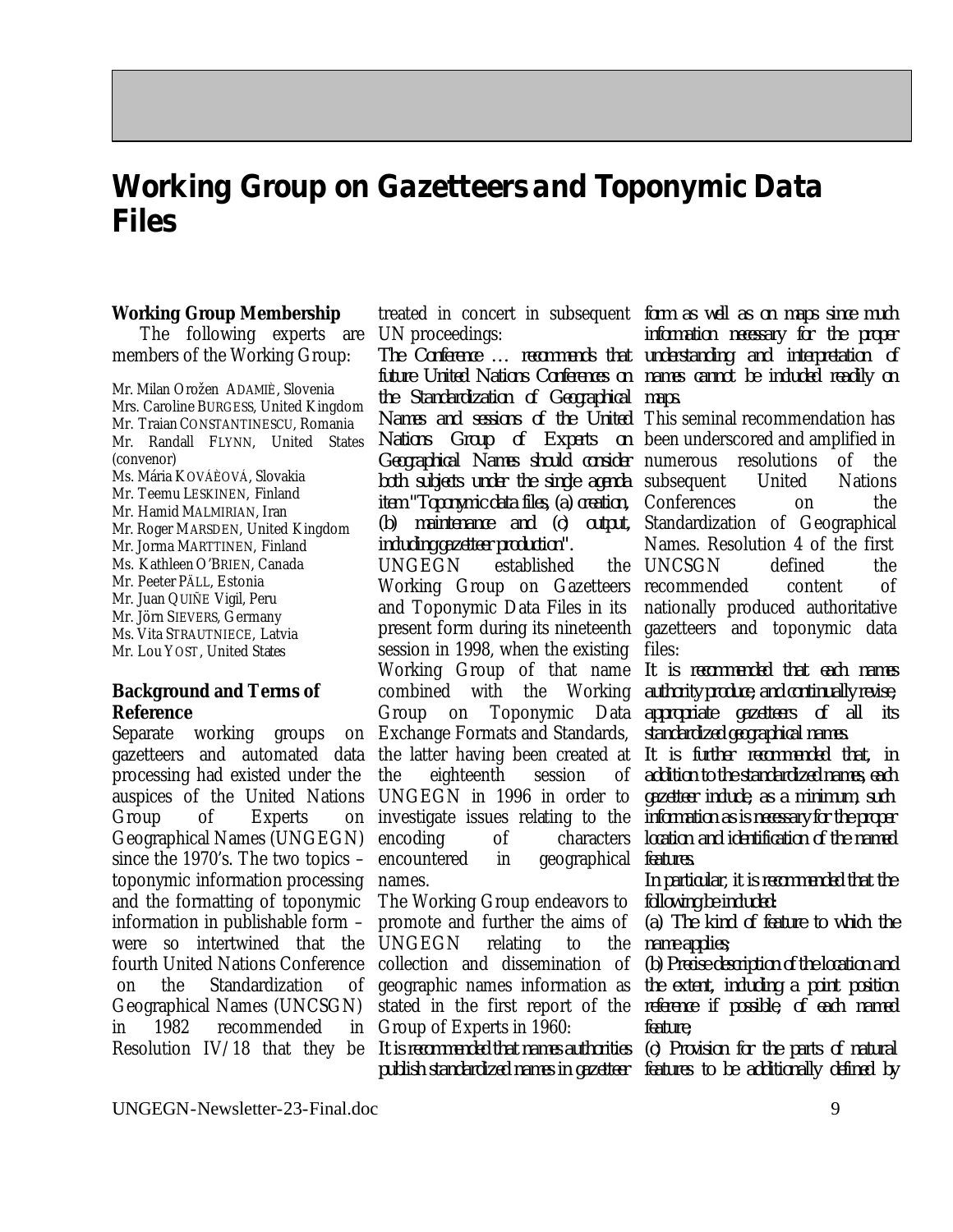*reference to the whole and for the names of extended features to be defined as necessary by reference to their constituent parts;*

*(d) Such information on administrative or regional areas as is considered necessary and, if possible, reference to a map or chart within which the features lie;*

*(e) All officially standardized names for a feature, if there are more than one; and provision for cross-references to be made to names previously used for the same feature …*

The UNCSGN has similarly recognized the importance of automated data processing in programs of national standardization and in Resolution I/3 (1967) urged experts to share lessons and experience gained in applying information technology 5. Promote the implementation to toponymic data management: *The Conference … Recommends that all Member States already engaged in*  6. Promote and conduct *programmes of automatic data processing or which have been involved in discussions on automatic name data processing be requested to exchange information, for which purpose it would be useful to submit the reports in the official languages of the United Nations* 

#### *…* **Work Plan**

At the  $19<sup>th</sup>$  session of UNGEGN in New York, January 1998, the Working Group established the following outline of objectives:

- 1. Establish a Working Group newsletter to document and distribute news of events and developments relating to gazetteers and toponymic information exchange.
- 2. Maintain and revise the information contained in *Report*

*Data Exchange Formats Nations Conference on Standardization of Names.*

- 3. Establish liaison with the Unicode Consortium to represent the needs of the geographic information community for digital text geographic names.
- 4. Establish contact with relevant be used in developing areas to the International Organization for Standardization (ISO) to influence the development of international standards for the of 2001. exchange of toponymic information.
- of practical programs of toponymic data exchange.

toponymic data exchange workshops to address issues associated with data exchange The Working Group reported progress against the work plan at the  $20<sup>th</sup>$  session of UNGEGN in Working Paper No. 46 *Report of the Working Group on Gazetteers and Toponymic Data Files for the Period 1998-1999.*

### **Working Group News**

• *Meetings*

The Working Group held an informal meeting on January 25, 2000, during the  $20<sup>th</sup>$  session of UNGEGN. It was agreed that the Group's newsletter should be issued by e-mail and fax, and should include items of interest pertaining to software, fonts, and availability of gazetteers and data of Names Databases. There was

*of the Working Group on Toponymic*  files. The Group also discussed Standards to the Seventh United meeting some time before the 8<sup>th</sup> encoding in the context of of software tools for toponymic activities under the auspices of begin projects of toponymic and the possibility of holding a UNCSGN in August 2002. Such a Geographical meeting would be used to coordinate and exchange information on toponymic databases, data exchange standards, recommendations for digital gazetteers, and the development of a simple package data file maintenance that could standardization. Preliminary plans are being made to hold such a meeting in Slovenia in the spring

• *Workshops and Symposia*

Several Working Group members participated in the GeoNames 2000 symposium in Frankfurt am Main sponsored by the German Ständiger Ausschuss für geographische Namen (StAGN) and the Bundesamt für Kartographie und Geodäsie, March 28 – 30, 2000. Mr. SIEVERS was primarily responsible for organizing the symposium, for which the Working Group expresses its great appreciation. Mr. LESKINEN presented a paper on the National Geographic Names Register of Finland. Mr. ADAMIÈ spoke on the treatment of geographical names in multilingual areas and the use of foreign names in Slovenia. Mr. PÄLL presented views regarding the relationship of romanized place name spellings to exonyms. Mr. FLYNN moderated the symposium session on Concepts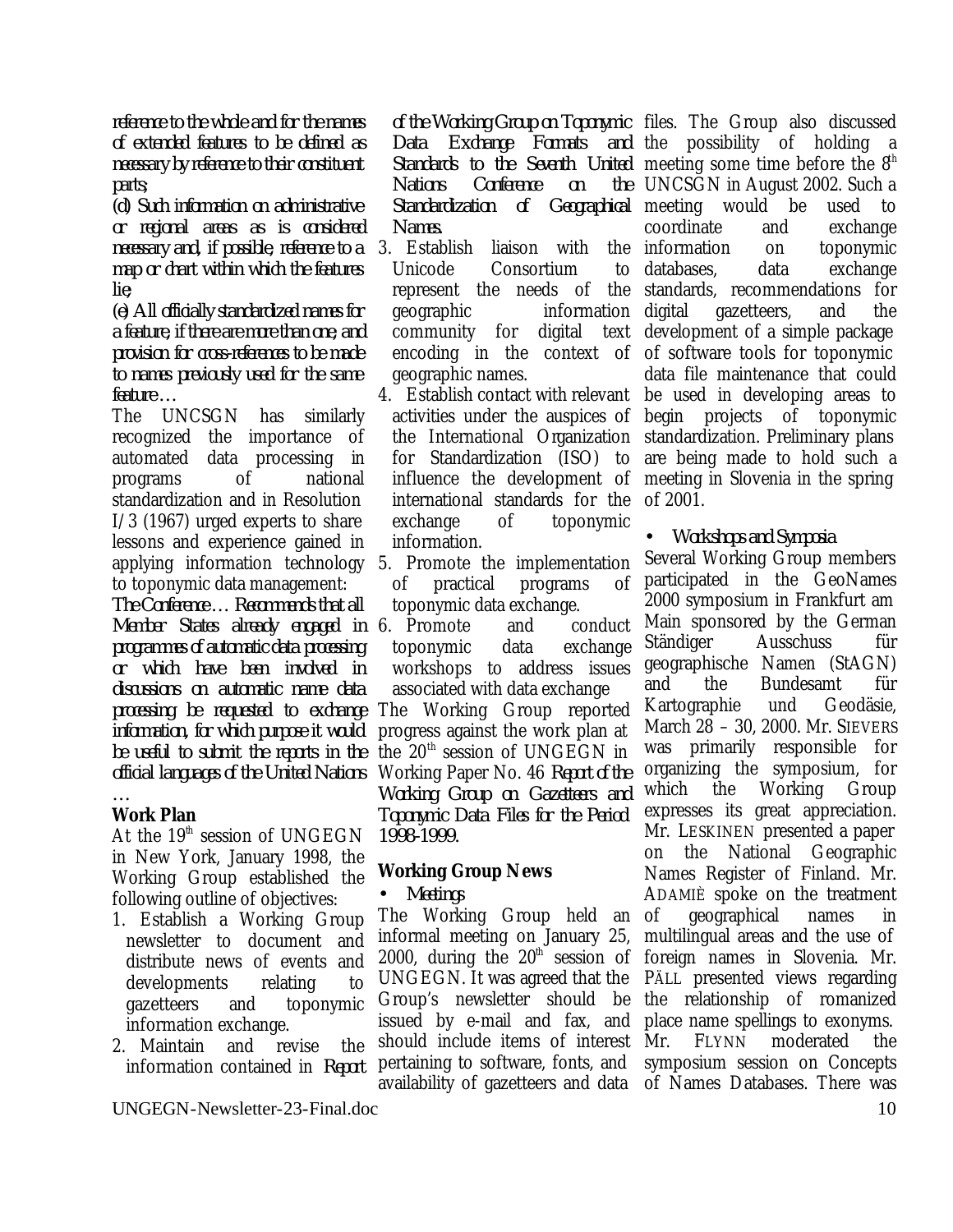symposium's participants that StAGN had organized an outstanding meeting that complemented the recently held UNGEGN session. The hope was expressed that future symposia could be organized to assist in exchange of views and information that sometimes cannot occur in the more constrained context of United Nations activities.

The organizers of the Digital Gazetteer Information Exchange Workshop held in Washington, October 13 –14, 1999, have issued a formal press release covering the results of the workshop. It can be found on the Internet at: http://www.alexandria.ucsb.edu/ gazetteer/dgie/DGIE\_website/D GIE\_pressrelease.htm

The Workshop's home page is at: http://www.alexandria.ucsb.edu/ gazetteer/dgie/DGIE\_website/D GIE\_homepage.htm

### • *Working Group Web Site*

Mr. ADAMIÈ is developing a web site for the Working Group at the Geografski Inštitut Antona Melika (Anton Melik Institute of Geography). The address for the web site will be published and distributed to UN experts when the site nears completion.

### • *Software and Fonts*

published Version 3.0 of the Unicode Standard, the official maps, and software for use on source of information regarding the content and implementation of the ISO/IEC 10646-1 standard published in the Working Group's (second edition) for the digital first newsletter, scheduled for encoding of text characters. publication this summer.

general agreement among the Information about the publication • *Availability of Gazetteers* may be found at:

http://www.unicode.org/unico de/uni2book/u2.html

Information about Unicodeenabled products may be found at:

http://www.unicode.org/unico de/standard/UnicodeEnabledPr oducts.html

Agfa Monotype recently announced that the company has updated its Arial font to include glyphs found in the Unicode 2.1 standard. The font now contains representations of over 51,000 separate characters covering most of the world's major scripts. The font is shipping with Microsoft's Office 2000.

The Unicode Consortium has distributable compact disk The Working Group noted in its meeting in January that a key task in the promotion of the use of toponymic data files would be the development of a simple means to create and maintain such files digitally, using commonly available software. The foreign names staff of the U.S. Board on Geographic Names is experimenting with a potentially promising approach toward achieving this task. The approach ties a geographic names file managed in commonly available spreadsheet software to scanned and registered topographic maps managed using the freely available ArcExplorer software. The result is a freely containing a names file, scanned personal computers. Further details about the project will be

Mr. MALMIRIAN reports:

"*IN TNE NAME OF GOD* Since its inception, one of the main objectives of the National Geographical Organization (NGO) has been setting up the proper conditions for rapid access to the geographical information of the country in proportion to the latest scientific and technological advances. In order to realize this objective, NGO, in addition to producing maps in different scales, compiled and published a collection of gazetteers in the national levels of the country. In recent years, by setting up geographic information systems (GIS), NGO has improved easy and rapid access to the precise information for users. In pursuing our objective in the field of gazetteers, NGO has the honor to announce its latest work "The Gazetteer of Mountains in the Islamic Republic of Iran" in four volumes. As nearly 55% of the country is covered by mountains, the study of these regions for physical, human, and economic geography is going to be a prerequisite. This collection contains more than 16,000 entries for mountains, consisting of definitions of ranges, names, locations, heights, distances and other information separately in alphabetical order, as well as providing interesting pictures."

### **Randall Flynn**

*Convenor*, *Working Group on Gazetteers and Toponymic Data File*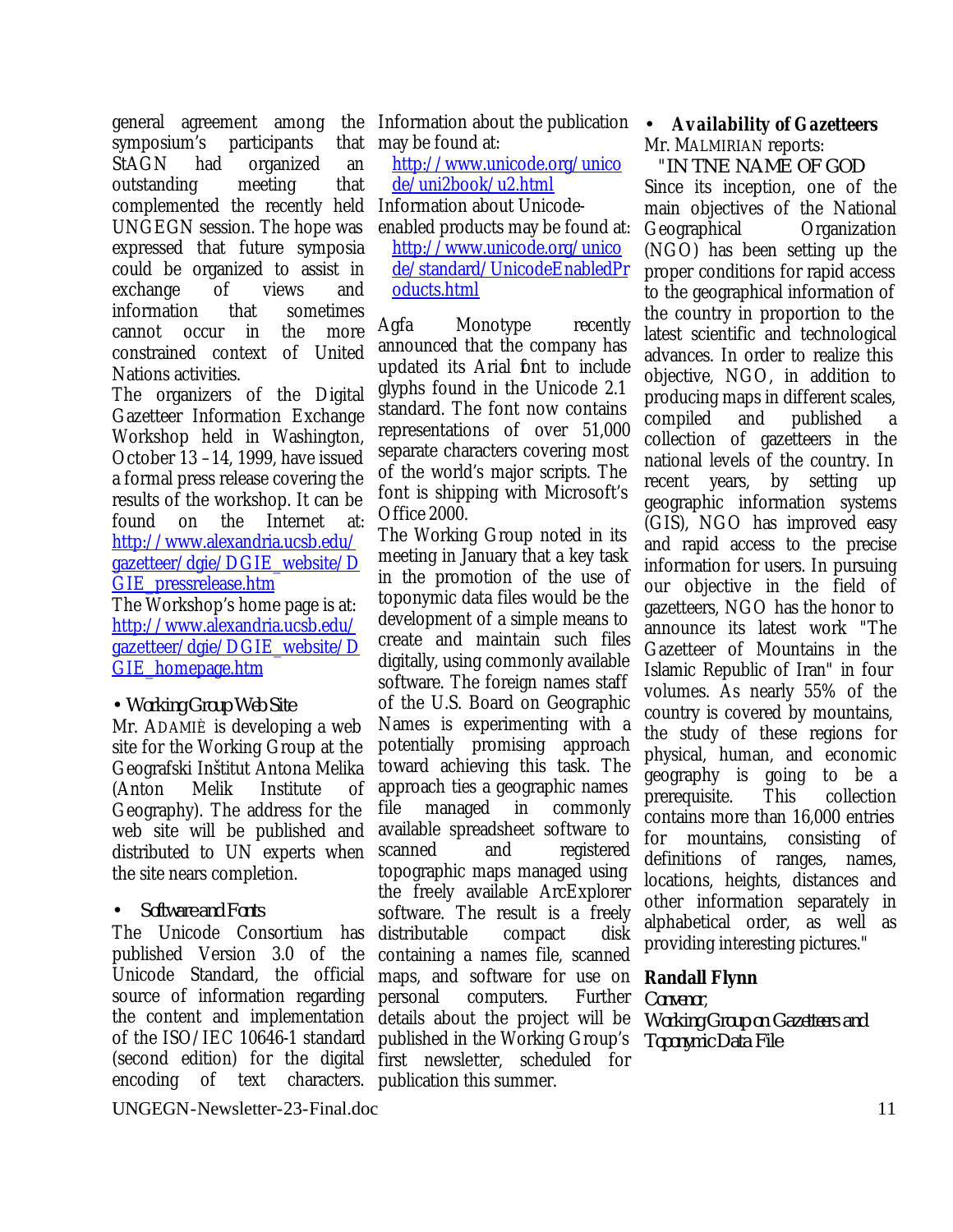## **Working Group on Toponymic Terminology**

### **Glossary of Toponymic Terminology**

The Working Group Toponymic Terminology was established by the United Nations Group of Experts Geographical Names at its 15th official languages of the United session in 1991, and formally Nations. This was performed over bring it in line with U.N. recognized by the 5th United the years by volunteers from terminology and spelling-- English Nations Conference on the Standardization of Geograhical but required updating to Version Names in 1992. It has been 4. Publication was postponed discussing the Glossary at all several times. Now, due to the meetings of UNGEGN and at all Conferences since then. From Version 1, in English, presented Division of the United Nations, **Naftali Kadmon** by the convenor of the Working Group as editor, the Glossary progressed to Version 4 and was

1998. The main outstanding Jennifer Javier who serves as an problem was the translation of the efficient "clearing house", the text English text into the other five is now undergoing editing by the among the experts of UNGEGN, efforts of Mr. Hermann proper time. Habermann, Chief of the Statistics who acted as Executive Secretary of UNGEGN until appointment of Mr. Laaribi to this

finalized at the  $7<sup>th</sup>$  Conference in post, and the untiring work of Ms. U.N. Editing Service so as to first, and then the other five U.N. languages, before final publication. Readers of the Newsletter will be notified of further progress at the

*Convenor, Working Group on Toponymic Terminology*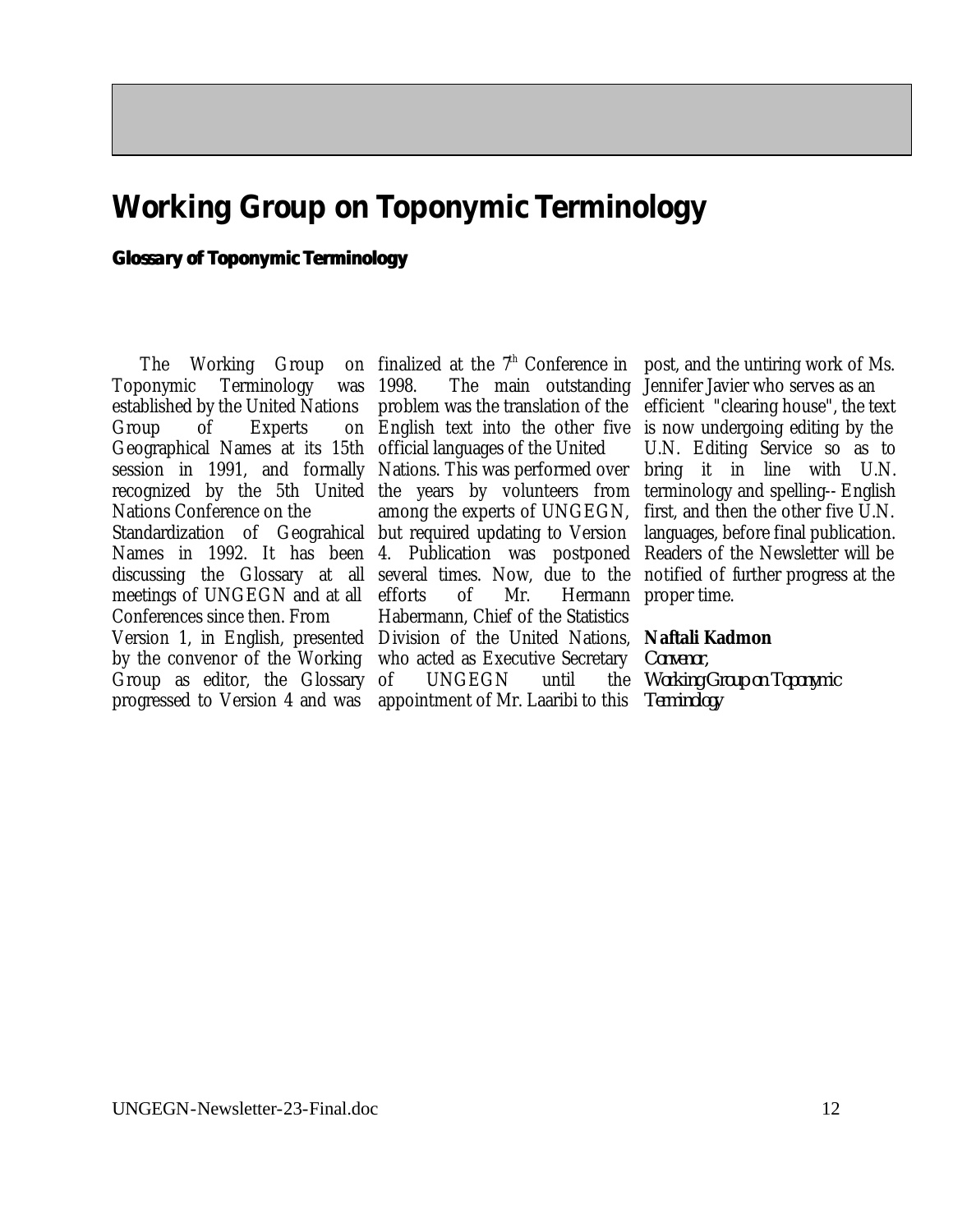### **Working Group on Publicity and Funding**

The Working Group Publicity and Funding was set up following the 1992 UN Conference on the Standardization of Geographical Names. Its aim is to work with other Place Name Experts and with the UN Secretariat in making the activities of UNGEGN more visible and, where appropriate, to seek funds to support the production of relevant publications and promotional material.

At the  $20^{th}$  session of UNGEGN in January 2000, Working Group Convenor John Parker presented Experts with the newly published English version of an UNGEGN brochure entitled "Consistent Use of Place Names". This was printed with generous support from the Australian Intergovernmental Committee on Survey and Mapping.

The brochure is accessible on the internet for downloading as a pdf file at: www.vicnames.vic.gov.au (the last entry of section 4 on the HomePage), and printed copies

can be obtained from John Parker (E-mail: park106@attglobal.net).

> It is hoped that Experts will distribute "Consistent Use of Place Names" and include it on their website, but please note that if copies are made for translation into another language, a disclaimer should be added stating that the UN is not responsible for the translation.

A priority in the near future is the development of an UNGEGN website that will provide a focal point for disseminating news, information and publications and a network of web links with Working Groups, Divisions and a wide range of Toponymic Databases.

Dr. David Munro, Chairman of the UK Division, was appointed Convenor of the Working Group on Publicity and Funding at the  $20<sup>th</sup>$  session of UNGEGN and the following experts volunteered to join the Group: Ass'ad S. Abdo (Saudi Arabia), Milan Adamic (Slovenia),

Braham Atoui (Algeria), Randall Flynn (USA), Bonnie Gallahan (USA), Isolde Hausner (Austria), Botolv Helleland (Norway), Helen Kerfoot (Canada), Ki-Suk Lee (Korea), Donall MacGiolla Easpaig (Ireland), Lucie M`ller (South Africa), Sirkka Paikkala (Finland), John Parker (Australia), Richard Randall (USA), Hans Ringstam (Sweden), J`rn Sievers (Germany).

Promoting the benefits of consistent naming and the work of the UNGEGN is a responsibility shared by all members of the Group of Experts. The Working Group on Publicity and Funding welcomes suggestions that will help it develop a strategy that can be put into action for the benefit of the whole Group as well as local, national and international communities engaged in a wide range of activities where Place Names play an important part.

### **David Munro**

*Chairman*, *United Kingdom Division*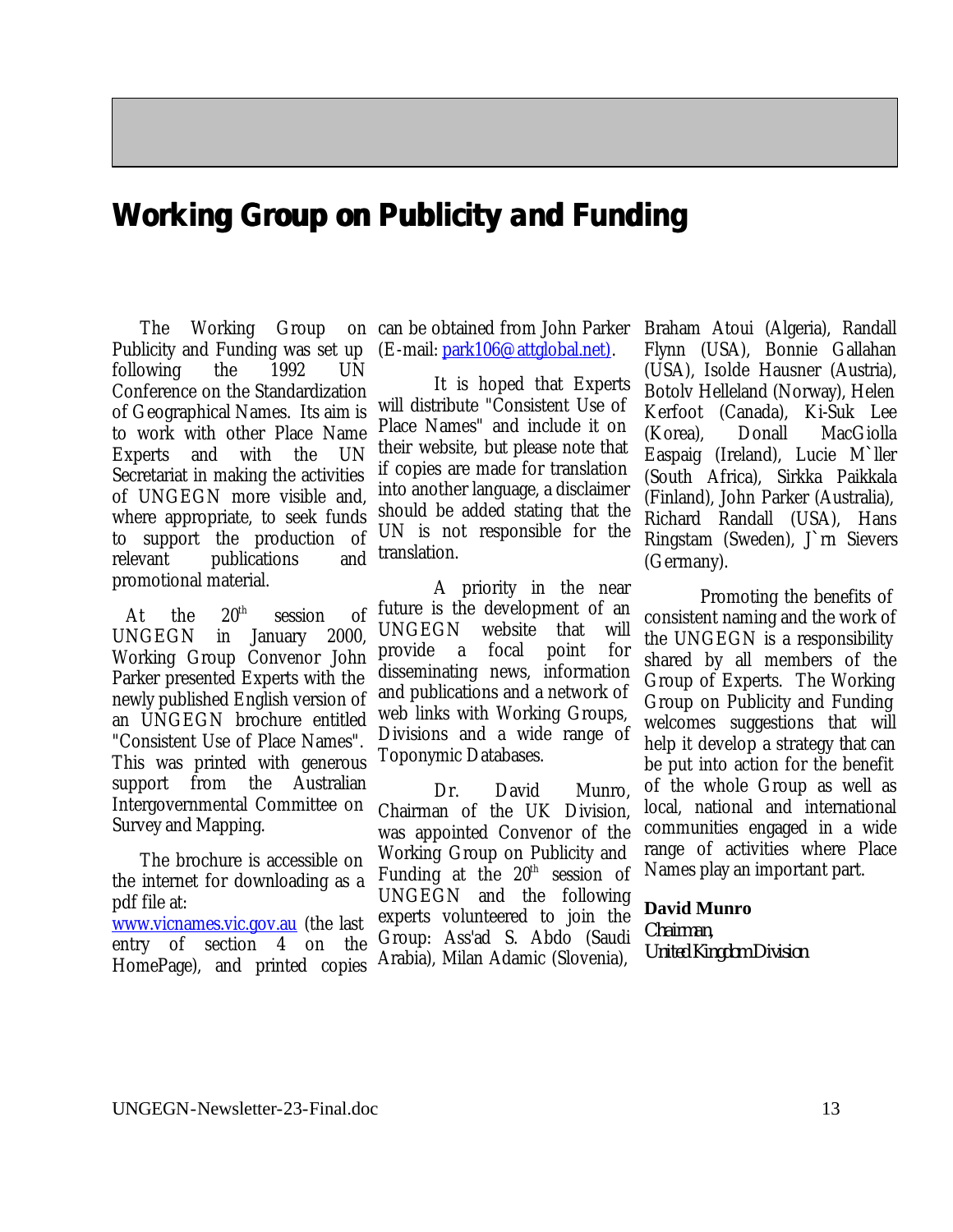### **Working Group on Romanization Systems**

### Dear UNGEGN Experts,

Romanization Systems has opened invited to study the content of the http://www.eki.ee/wgrs/. website contains an updated information that might be version of Working Paper 34 displayed there. This message is (United Nations Romanization being sent to all experts whose e-Systems for Geographical Names. mail addresses were listed in the Preliminary Report on Their Information Paper No. 6/Rev. of

It is my pleasure to inform you that 20th Session of UNGEGN in (January 2000, New York), with the UNGEGN Working Group on New York. Experts are kindly some additions. a website at the address website and inform of any **Peeter Päll** Current Status) distributed at the The possible errors and new

the 20th Session of UNGEGN

*Convenor*, *UNGEGN Working Group on Romanization Systems E-mail: peeter@eki.ee*

### **Working Group on Training Courses in Toponymy**

The toponymy Courses Site has a new url:

#### **http://toponymycourses. geog.uu.nl**

This site has been set up by the Convenor of the UNGEGN Working Group on Toponymy Courses , and due to a restructuring of Utrecht University's server, the site's address had to be changed. Contents of the site are: information on

• Future toponymy courses

- Past toponymy courses
- Teaching material available, used for past toponymy courses
- Other relevant teaching material

• UNGEGN Working Group on Toponymy Courses The convenor urges organisers of toponymy courses to send him information on dates, venues, costs and contact persons. Organisers of courses that have been held are requested to send in references

to proceedings or other publications produced for these courses.

*Convenor*

*Working Group on Training Courses in Toponymy E-mail address convenor: toponymy@geog.uu.nl.; postal address: Faculty of Geographical Sciences, P.O. Box 80115, 3508 TC Utrecht, the Netherlands*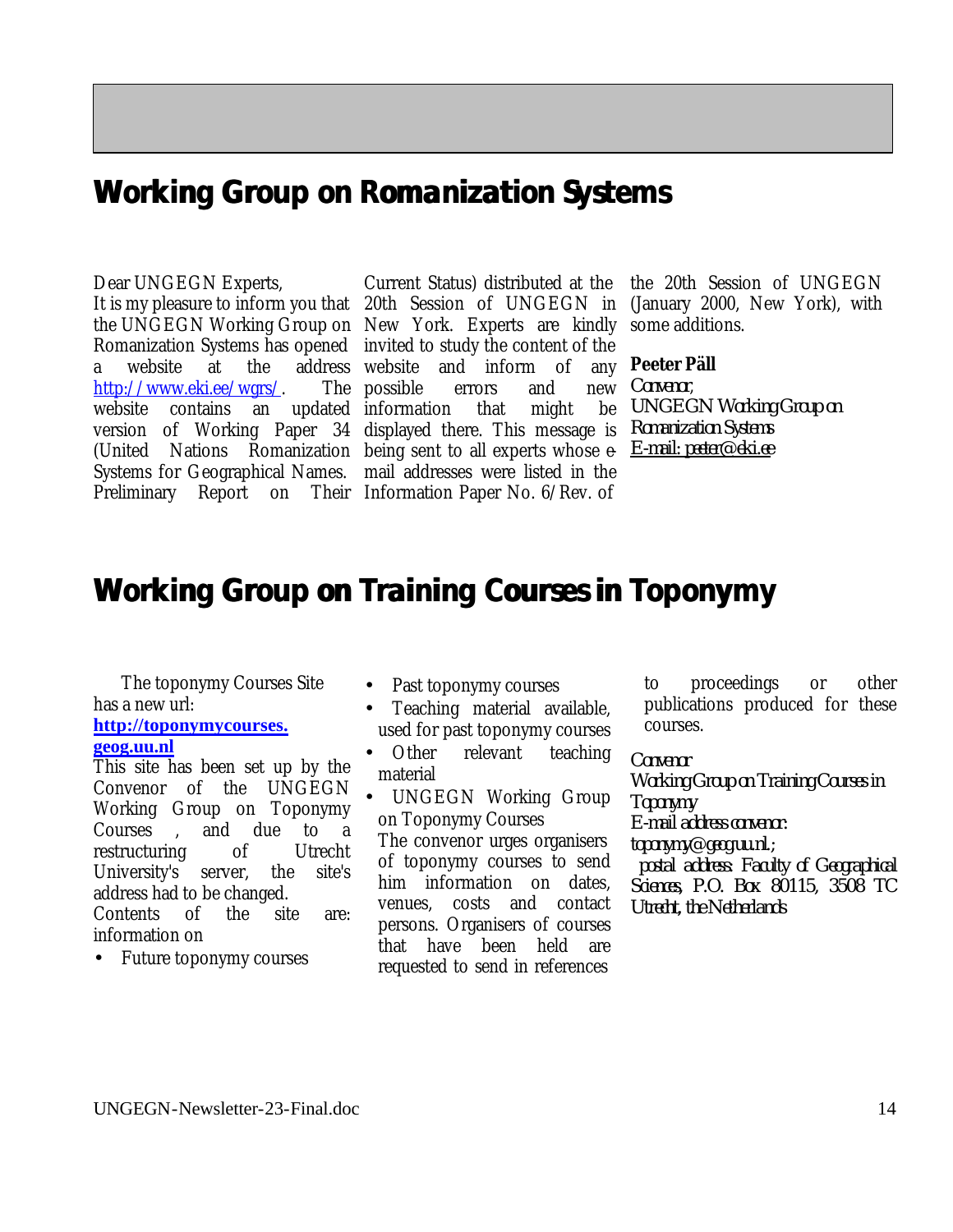## **Canada**

### **News from the Geographical Names Board of Canada**

**Canada/Commission toponymie du Canada** became 1978 to 1994. the official name for the former Canadian Permanent Committee appointed as the new Chair of the on Geographical Names through Order in Council. change process commenced had the opportunity to chair her during our Centennial in 1997 first annual meeting in September because of a critique from a 1999 in Charlottetown, P.E.I. The journalist who stated that the plenary sessions as well as the Committee could use a more advisory committees were well resonant name reflecting the work of a national naming authority. was necessary to say who they Assembly of First Nations. were and what they did in a less cumbersome way. The new name Executive Secretary and the is not so lengthy as the former, and is easier to remember.

Board, Mr. Henri Dorion and Dr. William Wonders have been honoured by the country for their lifetime achievements. Mr. Henri Dorion and Dr. William Wonders were both recognized with the Order of Canada. Mr. Dorion served as the Chair of the Advisory Committee on Toponymy Research from 1975 to 1978. Then from May 1990 to December 1991 he was the Chair of the Canadian Permanent Committee on Geographical

As of March 2, 2000, the Names. Dr. Wonders served as shipping/handling fees and taxes. **Geographical Names Board of**  Chair of the Advisory Committee on Toponymy Research from copy gazetteer, both available

The Board members believed it and representation from the to produce a comprehensive Two former members of the Executive Secretary of the Council Ms. Gisèle Jacob Geographic Names Board of This name Canada in June1999. Ms. Jacob attended with participation from Indian Affairs Attendees also included the Chairman of the U.S. Board on Geographic Names, and the of Geographic Names Authorities.

The Hamlet of Pelly Bay was changed to Kugaaruk December 3, 1999.

### **New Publications**

*Gazetteer of Canada: Manitoba* 1999 (CD-ROM version)

A digital version (CD-ROM) of the *Gazetteer of Canada: Manitoba* (1999) has been produced by the Manitoba Geographical Names Program staff and is now available at a cost of \$19.95 plus applicable

This is the same price as the hardfrom the Manitoba Map Sales was office and at http://www.canadamapsales.com The CD version has its own search engine for a) Introductory Material, b) Alphabetical Listing, c) Geographical Names Search, d) Search by Map Sheet, and e) Maps (Manitoba and related map index). *Geographical Names of Manitoba* – a renewed forthcoming publication

This publication project aims volume of Manitoba place names with narrative and geographic descriptions of their location and historical background on the origin of the names where such is known. This listing will include more than 4000 features named after Manitoba's fatal war casualties under the Commemorative Names Project. The volume will be accompanied by a number of black and white and colour photographs. It is anticipated that it will be available for distribution in the fall of 2000.

*La toponymie des Algonquins* (1999) : Commission de toponymie du Québec. Dossiers toponymiques, 26. Un état des inventaires toponymiques de la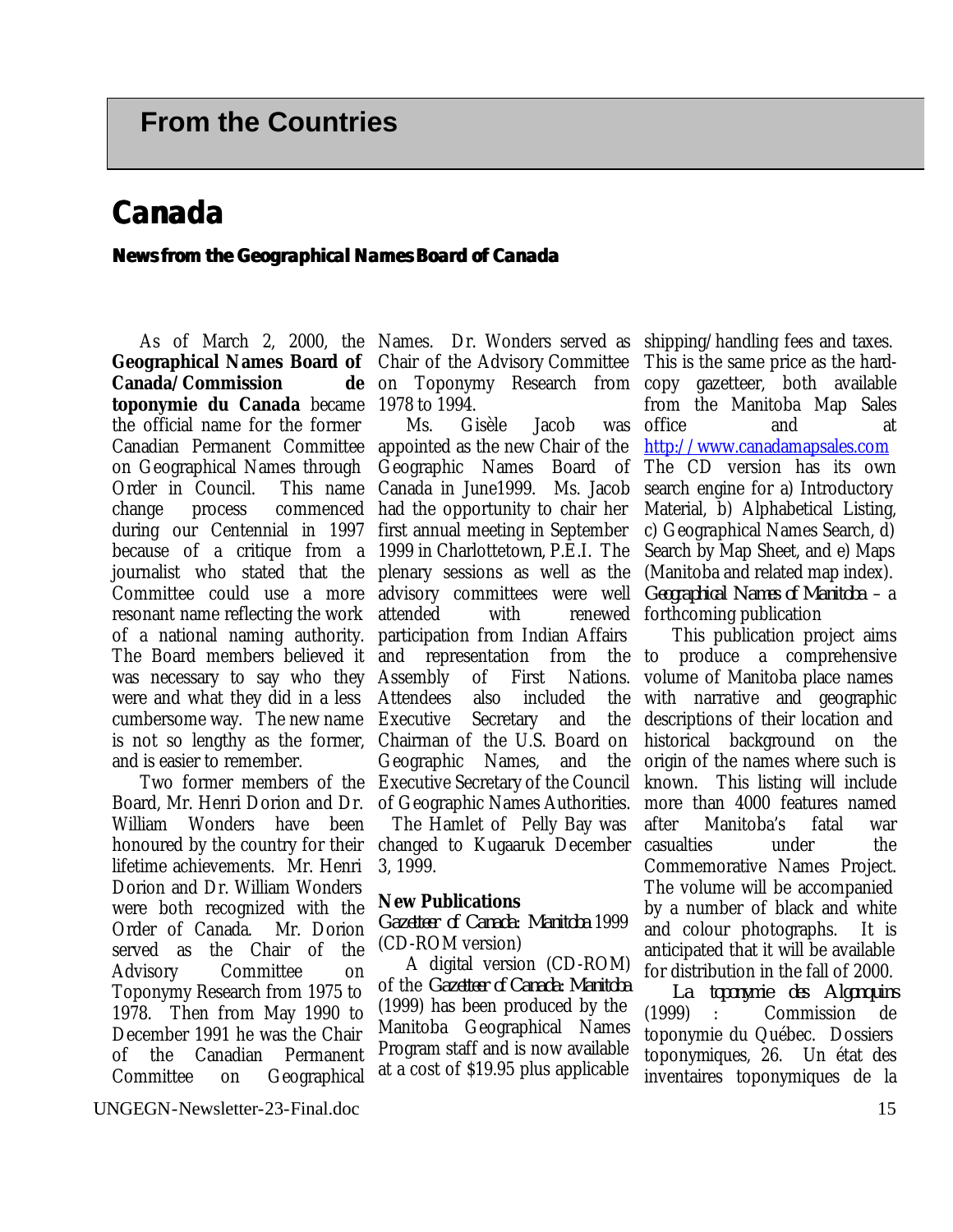toponymie algonquine au Québec. **Geographical Names Web Sites** Disponible auprès de la Commission de toponymie du continues to maintain a web site Québec.

*Noms de rues de Québec au XVIIe* geographical features approved by *siècle* (2000) : Jean Poirier. the Geographical Names Board of Dossiers toponymiques, Origine ancienne de certains noms Geographical Names Data Base de rues de la ville de Québec. (CGNDB) can be freely accessed Disponible auprès de Commission de toponymie du In addition, this GeoNames web Québec.

La Commission de toponymie du Québec collabore à un projet d'atlas électronique, *l'Atlas national du Québec et des ses régions,* dont le Département de géographie de information about activities of the l'Université du Québec à Montréal est le maître d'oeuvre. Commission valide le contenu toponymique de l'ouvrage pour s'assurer de sa conformité à la find selected origins of Canadian nomenclature géographique officielle du Québec.

The following publications *Guide to the field collection of native geographical names* and *Principles and Procedures for geographical naming* are now available on the GeoNames website

a downloadable format.

New Prices

In its effort to make toponymic data more accessible to users, the Geographical Names Section has revised the prices of standard digital toponymic files; Geographic Names Program the most popular file being <u>http://www.gdbc.gov.bc.ca/bcna</u> **Populated places and mes administrative areas**, is now Geographical Names  $$100$  (from  $$280$ ). prices for standard files can be Friends of Geographical Names of found on the GeoNames web site. Alberta Society

http://geonames.NRCan.gc.ca in /geo\_names/index.html Manitoba Natural Resources Canada on which names for places and 27. Canada stored in the Canadian at: http://geonames.NRCan.gc.ca site includes recent name changes in Canada, information about gazetteers and publications, Canadian data available for sale, links to other toponymic sites, United Nations. Access our La SchoolNet site at: http://geonames.NRCan.gc.ca/en glish/schoolnet where one can geographical names, student modules and information for teachers. Several provincial/territorial jurisdictions have established their own web sites providing public access to their data bases: http://www.gov.mb.ca/natres/lid Geographical Names http://www.gov.ns.ca/homa/land /toponymy/topo\_1.htm Nova Scotia Geographical Names http://pwnhc.learnnet.nt.ca/progr ams/geodb.htm NWT

British Columbia The list of <u>http://www.tgx.com/geogname</u>

http://www.toponymie.gouv.qc.c

a Commission de toponymie du Québec

http://npc.nunavut.ca Nunavut Planning Commission

### **Projects**

A project was undertaken this past year to reengineer the Canadian Geographical Names Data Base (CGNDB) which included the analysis and revision of the existing data model, the upgrade of the version of ORACLE server (to 8.0.4) used to manage the CGNDB, and the redevelopment of the User Interface (i.e. data entry, query and reporting facilities for the data base.

The Centre for Topographic Information Ottawa received its ISO 9001 Accreditation in March 2000. Some of the services offered by the Geographical Names Section were included in this accreditation.

Manitoba Commemorative Names Project: In addition to naming geographical features after our 4181 World War II and 37 Korean War fatal casualties, the project has expanded to include 16 Manitobans who died serving as Merchant Marines during World War II.

### **Workshops/Training**

ICA 1999

The 19<sup>th</sup> International Cartographic Association Conference (ICA'99) was held in Ottawa from August 16 to 21, attracting some 15,440 attendees from 79 nations. The Geographical Names Section ran a workshop entitled, "Developing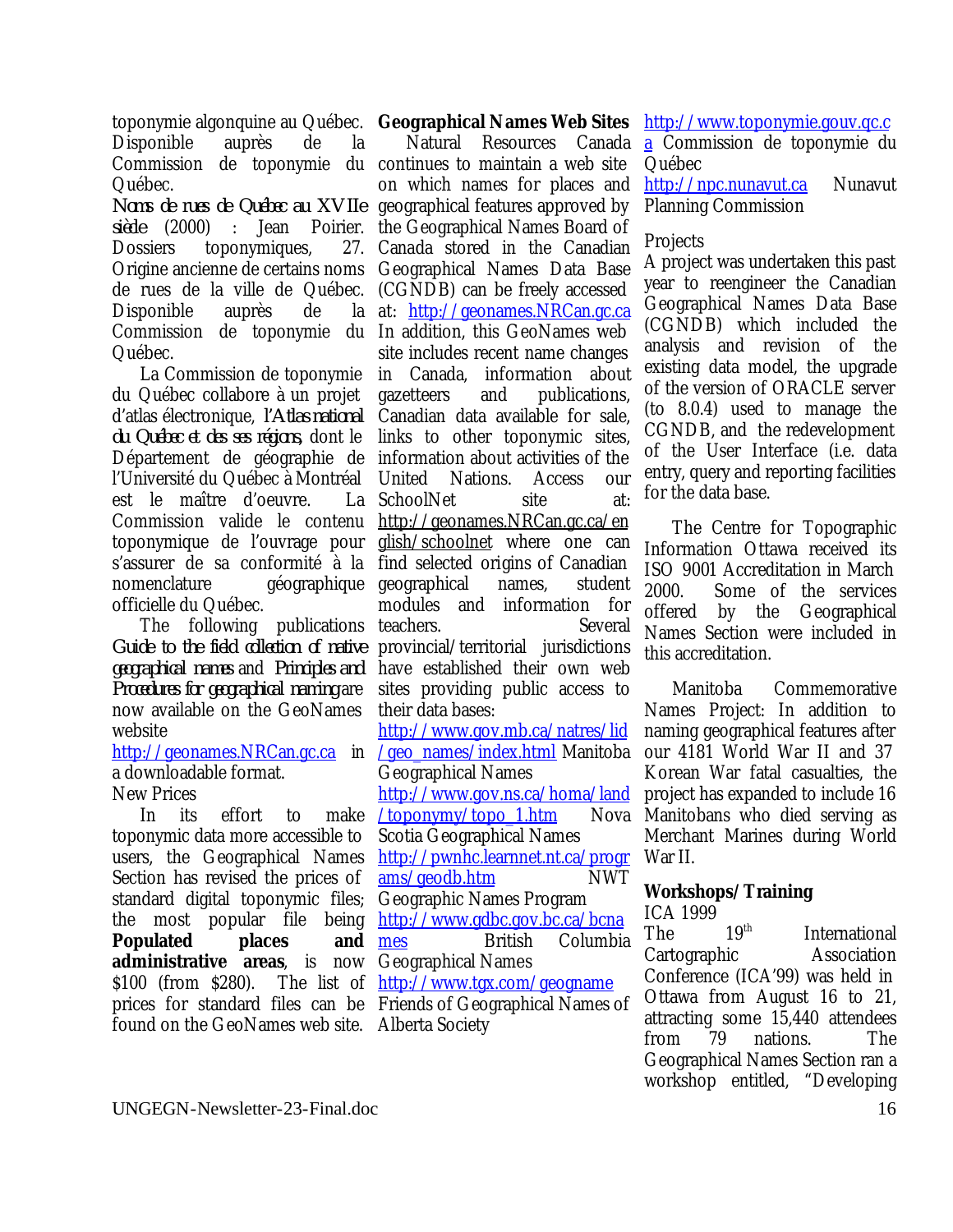and Maintaining a National Geographical Names Data Base." The workshop was aimed at those involved with geographical names, mapping, charting, and GIS. The topics addressed were as follows: an overview of names collection activities in Canada, the impact of linguistic and cultural diversity on geographical names, the design and development of the Canadian Geographical Names Data Base (CGNDB), and the effect of social, political and technical issues on the CGNDB.

## **Exchange Workshop**

A workshop and information exchange on digital gazetteers was held 12 – 14 October 1999, in Washington, D.C. The workshop was convened under the direction of Linda L. Hill, from the University of California, Santa Barbara. Participants came mostly from the United States, including government, academia, and the business community. Also taking plusieurs racontent des histoires; part were representatives of various international governments – Canada, Australia, and the United Kingdom. The workshop had two goals: one being to develop an understanding of indirect spatial referencing by use of geographical names; and the second was to identify research and policy issues related to developing an exchange of digital gazetteer information. Government gazetteer producers

and geographical authorities stressed the use of *Hatuey* et le *Mont Anadabijou*, qui official names.

Un représentant de la Commission de toponymie du Québec (Canada), en collaboration avec un toponymiste du Québec, se rendra au Pays Basque espagnol, en juin 2000, pour y animer un stage de formation à la gestion de la toponymie d'une durée d'une semaine.

**Digital Gazetteer Information** Montréal, la Commission de En collaboration avec le Département de géographie de l'Université du Québec à toponymie du Québec (Canada) élabore un programme de découverte des noms de lieux à l'intention des élèves du niveau primaire. Le programme repose sur une série d'étapes : À la découverte des noms de lieux; Les noms de lieux sont des noms propres; Pourquoi donne-t-on des noms aux lieux?; Les noms de lieux portent des messages et Construire des noms et des mots avec des noms de lieux; etc.

### Autres nouvelles du Québec

À la faveur d'une mission québécoise effectuée à Cuba, dans le cadre des célébrations du 480<sup>e</sup> anniversaire de la ville de La Havane, des certificats de désignations toponymiques commémoratives ont été remis aux autorités cubaines. Ces désignations sont le *Mont José-Marti*, d'après le poète national

cubain, de même que le *Mont*  rappellent des chefs autochtones de Cuba et du Québec (Canada) respectivement. La Commission de toponymie du Québec a voulu, par l'officialisation de ces toponymes, remercier en quelque sorte les autorités cubaines de l'attention particulière qu'elles accordent à un héros de l'histoire du Québec inhumé à La Havane, Pierre Le Moyne d'Iberville, et souligner une communauté de vues quant à la contribution positive des autochtones à l'histoire nationale de Cuba et de la province du Québec (Canada).

Une délégation du Pays Basque espagnol pilotée par la sous-ministre à la Politique linguistique a visité la Commission de toponymie du Québec (Canada), en novembre 1999. En février 2000, la Commission a reçu trois représentants de la Délégation générale de la politique linguistique de Catalogne (Espagne). Ces visites ont permis d'approfondir la compréhension du traitement des noms de lieux dans le contexte linguistique particulier et complexe des situations basque, catalane et québécoise.

### **Barbara Bowler**

*Project Manager Centre for Topographic Information (Geographic Names Board of Canada)*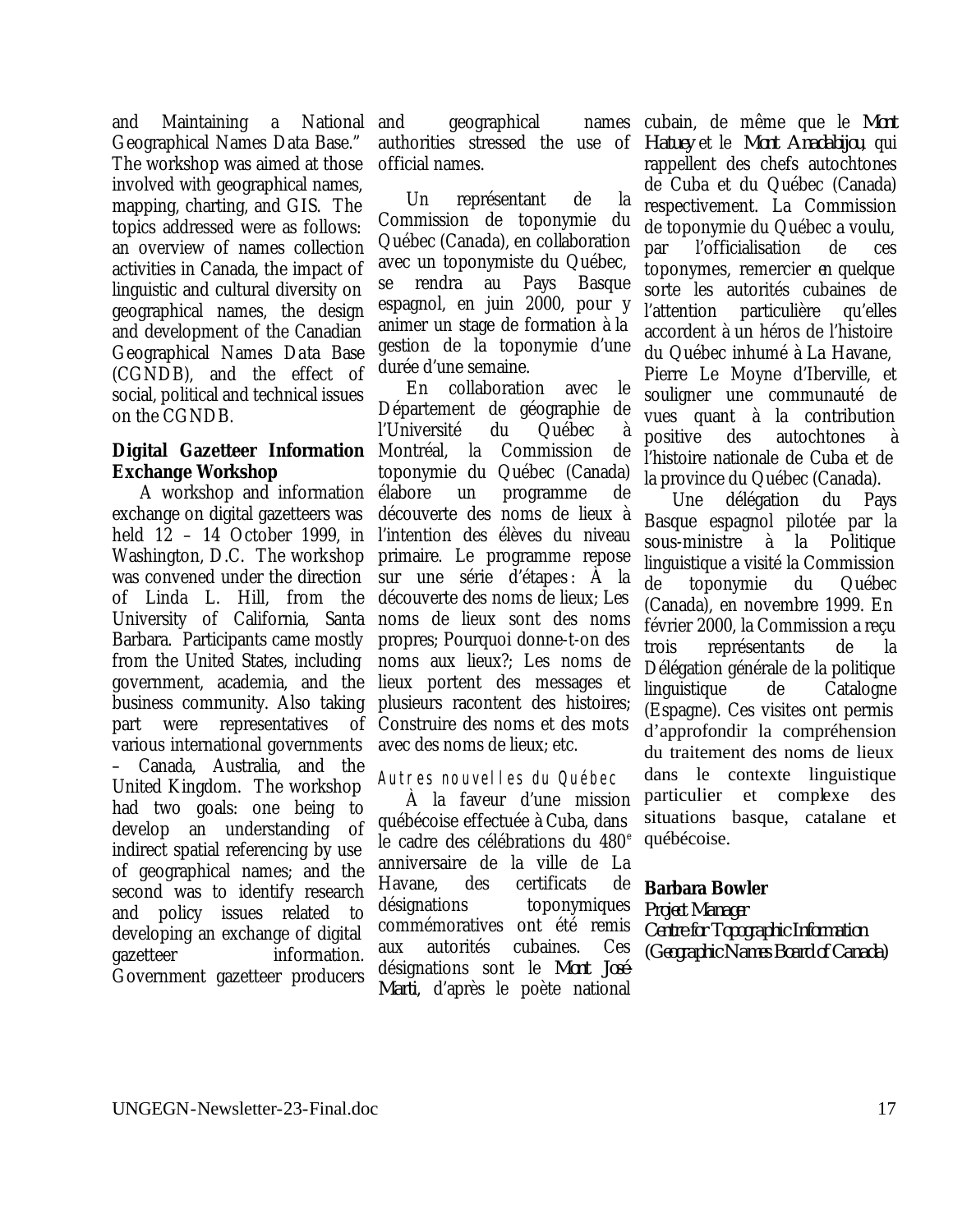## **Latvia**

**Toponymic Investigation of Latvian Geographers (1970 - 2000)**

### **Card Index of Physiogeographical Place Names of Latvia.**

Latvian geographers are engaged in systematic toponymic research work since 1970. In accordance with the decision of the government the formation of the Card Index Physiogeographical Place Names of Latvia was started at the Department of Geography, University of Latvia. The main aim of the Card Index was to uzbûve" /Dictionaries of the ensure, that every named natural Place Names of Latvia, the feature should be designated with a place name in a precise written form. The decision of the government was a recall to the activities of UNGEGN in national and international standardization of place names in 1960ies.

The first known attempts to survey and publish Latvian place names were in the XVII century, when several clergymen published Latvian place names in their German-Latvian and Latvian-German dictionaries. The first scientific dictionary of the place names of Latvia "Latvijas vietu vârdi" /Place Names of Latvia/ was published in 1922 - 1925. It has been compiled by one of the most outstanding Latvian philologists J.Endzelîns. In the period from 1922 till 1970 nine dictionaries of

the place names of Latvia have been published. Six of them have been compiled by philologists. The Card Index of Place Names has been formed at the Institute of Latvian Language<sup>1</sup>. Until 1970 the investigation in the toponymy of Latvia has been made by philologists. One can find more detailed information about it in the article "Latvijas ìeogrâfisko nosaukumu vârdnîcas, to sastâdîðanas principi, saturs un Principles of Compiling them, Contents and Structure/ (Goba Z. 1997).

The main imperfection of the toponymic investigation of philologists is the loss of the interconnection *geographical feature place name*, especially for physiogeographical objects. In many cases it is impossible to state toponymic synonyms referring to one and the same geographical object and to select the preferred name without additional investigation, but using toponymic dictionaries, published in 1922 - 1970 or the Card Index of Place

Names at the Institute of Latvian Language. It explains the necessity of the formation of the Card Index of Physiogeographical Place Names of Latvia at the Department of Geography,<sup>2</sup> University of Latvia.

The guiding principles for compiling the Card Index of Physiogeographical Place Names of Latvia have been worked out by researcher R.Avotiòa, who almost ten first years alone compiled the Card Index.

### **The guiding principles for compiling the Card Index are the following:**

1. The maintenance of the interconnection: *geographical feature place name*.

Every place name applies to a certain geographical feature. The connection *geographical feature - place name* has been fixed when collecting and mapping place names and has been maintained in the Card Index of Physiogeographical Place Names of Latvia and in toponymic dictionaries based on the Card Index. Cartographic method and

 $\overline{a}$ 

 $\overline{a}$ <sup>1</sup> At the University of Latvia, from 1946 till 1998 - in the Acad emy of Sciences of Latvia.

<sup>2</sup> Since 1995 the Scientific Laboratory of Regional Geography and Toponymy at the Faculty of Geography and Earth Sciences, University of Latvia.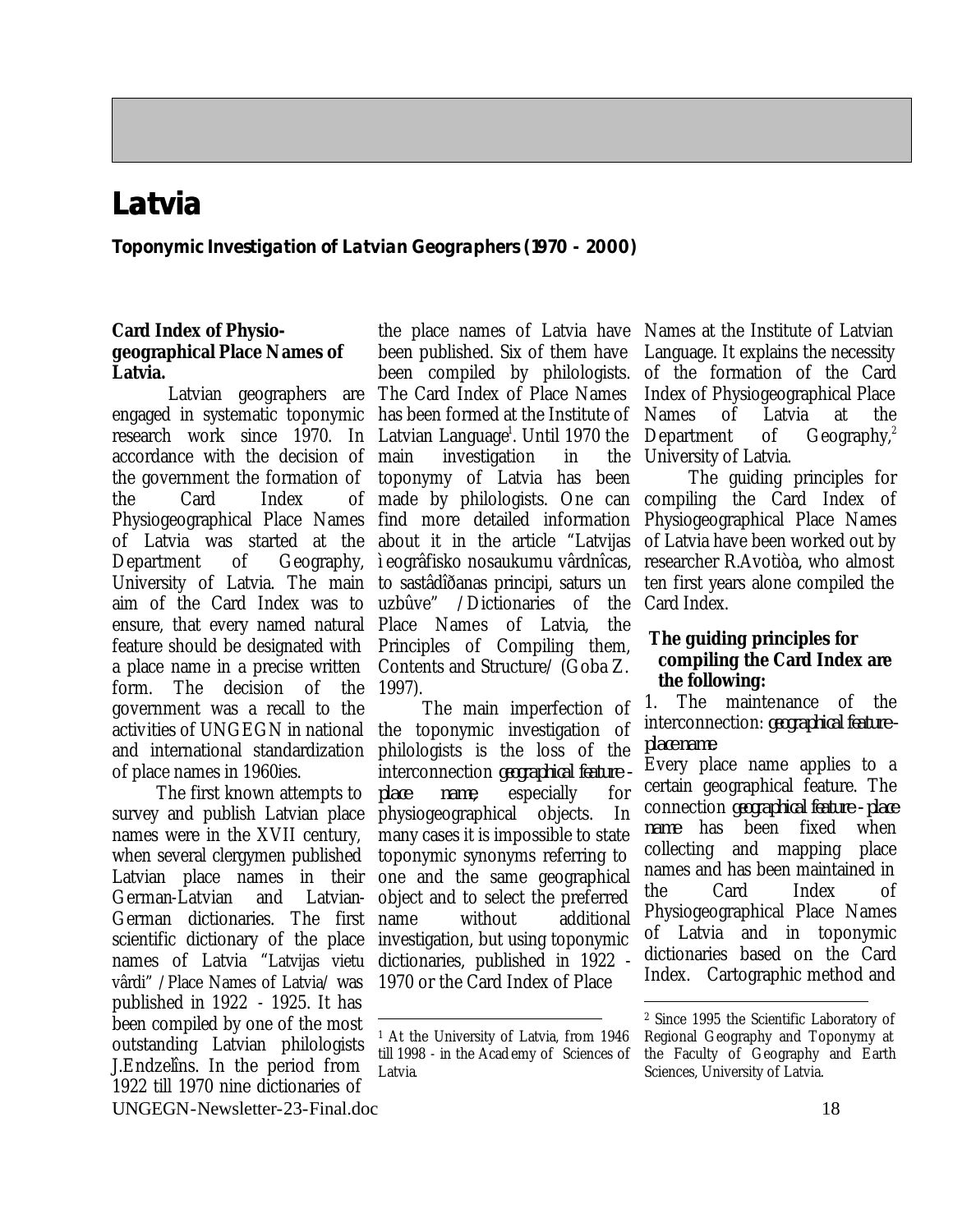a detailed description of the location of geographical feature have been applied to ensure it.

2. Geographical object bearing one or more place names is the basic unit in the Card Index and in toponymic dictionaries, based on it.

3. Surveying of all known allonyms concerning one and the same geographical object and including them in the Card Index and in dictionaries.

4. Selection of the preferred name for a geographical object. Methods applied when choosing the preferred names are discussed in the article "Latvijas PSR fiziski object and its name(s) is primarily ìeogrâfisko nosaukumu kartotçkas based on field work, and sastâdîðanas principi" /The Principles of Compiling the Card Index of Physiogeographical Names of Latvia/ (Avotiòa R. 1977). The final decision in Index of Place Names at the selecting each preferred name has been made by Toponymic that they are on cards, not in Committee at the Geography of Latvia in 1975 - 1989.

The Card Index Physiogeographical Place Names comprises the names of hydronyms (water bodies, flowing water features) of the whole territory of Latvia and names of relief forms, forests and groves, bogs and meadows etc. of separate districts of Latvia. The number of designated natural features is about 20 000, but the number of place names is approximately twice larger in it. The information about every designated object and its name is the following:

- 1) feature class;
- 2) preferred name;
- 3) allonyms;

UNGEGN-Newsletter-23-Final.doc 19

4) location of an object :

a) administrative district,

b) civil parish;

the location;

3) characteristics of an object and its name;

4) near by situated objects of other feature classes with the same name;

5) references to allonyms got from literature and cartographic sources;

6) references to allonyms surveyed during field work, etc.

Information about every supplemented by the data, got from literature and maps.

The main imperfection of the Card Index, as well as of the Card Institute of Latvian Language is Society of digital form. It makes the process of compiling toponymic dictionaries based on those card of indexes rather complicated.

### **State and regional toponymic dictionaries**.

The first toponymic dictionaries based on the information stored in the Card Index of Physiogeographical Place Names of Latvia were published in 1980ies. They were the dictionaries of the hydronyms of Latvia: "Latvijas PSR ûdenstilpju nosaukumi" /Names of Water Bodies of the Latvian SSR/ (Avotiòa R. 1984) and "Latvijas PSR ûdensteèu nosaukumi" /Names of Flowing Water Features of the

Latvian SSR/ (Avotiòa R., Goba Z. 1986).

2) more detailed description of names are arranged in alphabetical In both dictionaries place order. There are two types of headwords: primary headwords and cross references in the dictionaries. All the information about an object and its name(s) could be found in primary headwords. Preferred names are the main elements of primary headwords. The preferred name of an object is followed by all the allonyms. Then comes information about the location of an object and short characteristics of it.

Dictionaries of the hydronyms of Latvia soon became bibliographic rarities, and there was a necessity for new issues of them. A new issue of the names of the largest lakes of Latvia was published in 1988 (Avotiòa R. 1988). This index comprises the names of lakes with an area more than 20 ha. A new issue of the names of flowing water features "Latvijas upes. Nosaukumi un ìeogrâfiskais izvietojums" /Rivers of Latvia. Names and Geographical Location/ was published in 1994 (Avotiòa R., Goba Z. 1994).

In the period from 1980 till 1991 other researchers: Z.Goba, V.Strautniece, S.Pliuna, J.Kavacs, O.Kovaïevska, T.Lapsa and R.Zvejnieks joined toponymic research work at the Department of Geography, University of Latvia. Since the second part of 1980ies a lot of toponymic fieldwork has been done. Civil parishes (with an area  $\sim$  40 – 560  $km<sup>2</sup>$  each) are the basic units for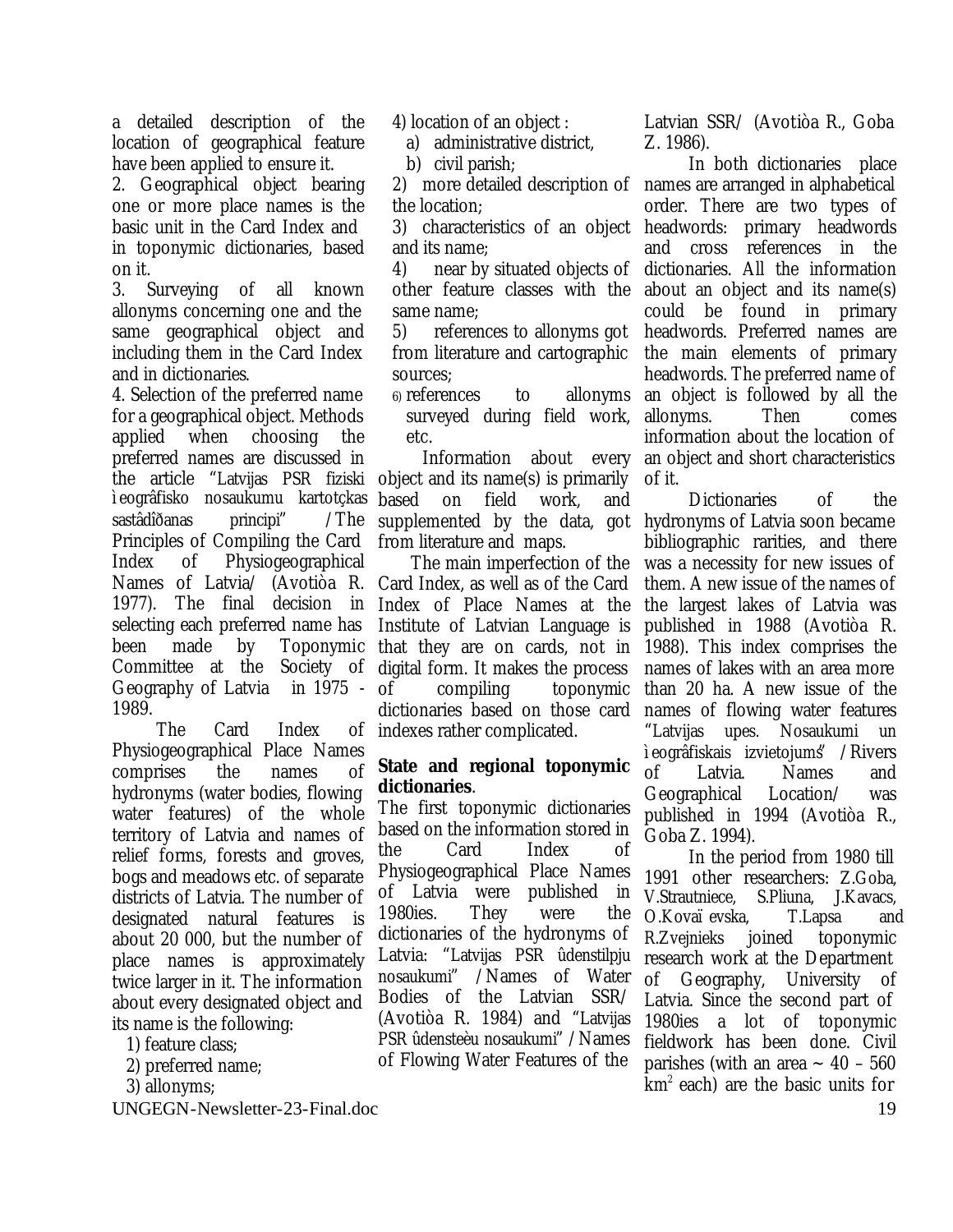toponymic research work in Latvia. An administrative district (with an area  $\sim$ 1620 - 3600 km<sup>2</sup> each) consisting of 18-28 civil parishes has been chosen as the basic area for summing up and publishing toponymic information since the end of 1980ies. Nevertheless toponymic dictionaries of seven civil parishes have been compiled at the Department of Geography with financial support of the Fund of Culture of Latvia, but not published yet.

As the result of toponymic fieldwork all the place names including those found in literature or on maps have been checked. The first regional toponymic dictionary, compiled at the Department of Geography, was about Rîga district: "Rîgas rajona fiziski ìeogrâfisko objektu nosaukumu raksturojums" /Description of the Names of Physiogeographical Objects, Rîga District/. It was compiled by R.Avotiòa and Z.Goba and issued in 1989 with a cartographic supplement. One can find the history of toponymic investigation, physiogeographical characteristics, the analyses of peculiarities of geographical terminology of Rîga district in the introductory part of the dictionary. The physiogeographical names of Rîga district are arranged according to the feature classes of geographical objects. The names of flowing water features, water bodies, bogs and meadows, hills and vallies make separate chapters in the dictionary.

UNGEGN-Newsletter-23-Final.doc 20 This publication was followed by the dictionaries of four other

administrative districts of Latvia: Faculty of Philology, University of Valka (Kavacs J. 1993), Kuldîga (Goba Z. 1994), Krâslava (Kovaïevska O. 1997) and Madona (Avotiòa R. 1999) districts. The dictionaries of Krâslava and Madona districts have been compiled and published in collaboration with the Laboratory of Toponymy at the Board of Cartography, State Land Service. At present there are 26 administrative districts in Latvia. Partly toponymic fieldwork has been done in all of them.

### **Students research work in toponymy**.

Annually since 1975 students of the Faculty of Geography and Earth Sciences, University of Latvia, are doing their research work in toponymy. The idea about a course of lectures in toponymy has been expressed already in 1960ies. The lectures course in toponymy is being delivered at the Faculty of Geography and Earth Sciences since 1989. The programm in toponymy for teachers has been worked out, too. Articles about toponymy are being published in several scientific and popular journals and article collections, but still there is a lack of toponymic literature in Latvia, especially for students, teachers and school children. A book comprising a lectures course in toponymy is very necessary, too.

 Several students of the Faculty of Geography and Earth Sciences being engaged in toponymy, have attended courses of lectures, for example, introduction in Baltic philology, Lithuanian language, Latvian dialectology, etc. at the

Latvia. Several students papers in toponymy have received prizes and have been published. The Card Index of Physiogeographical Place Names of Latvia is being supplemented with the names surveyed by students, too.

### **Satellite Map of Latvia.**

Toponymy and cartography developed separately in Latvia during its independence (1918- 1940), and especially in the years of Soviet power. Relationship between toponymy and cartography changed in Latvia in 1994, when the Toponymic Section was formed as a part of Cartographic Division, State Land Service. The Toponymic Section was established on the basis of the Department of Geography, University of Latvia.

The Satellite Map of Latvia, scale 1:50 000, is one of the first state cartographic projects, covering all the territory of Latvia, after the renewal of its independence. Necessity to make the Coverage of Place Names for the Satellite Map determined the establishment of Toponymic Section at the Cartographic Division (since 1999 the Laboratory of Toponymy, Board of Cartography), State Land Service. Ten chief specialists geographers are engaged in the Laboratory of Toponymy. The Coverage of Place Names for the Satellite Map of Latvia has been compiled from 1994 till 1999. The publication of the map started in 1998 and has been finished in 2000.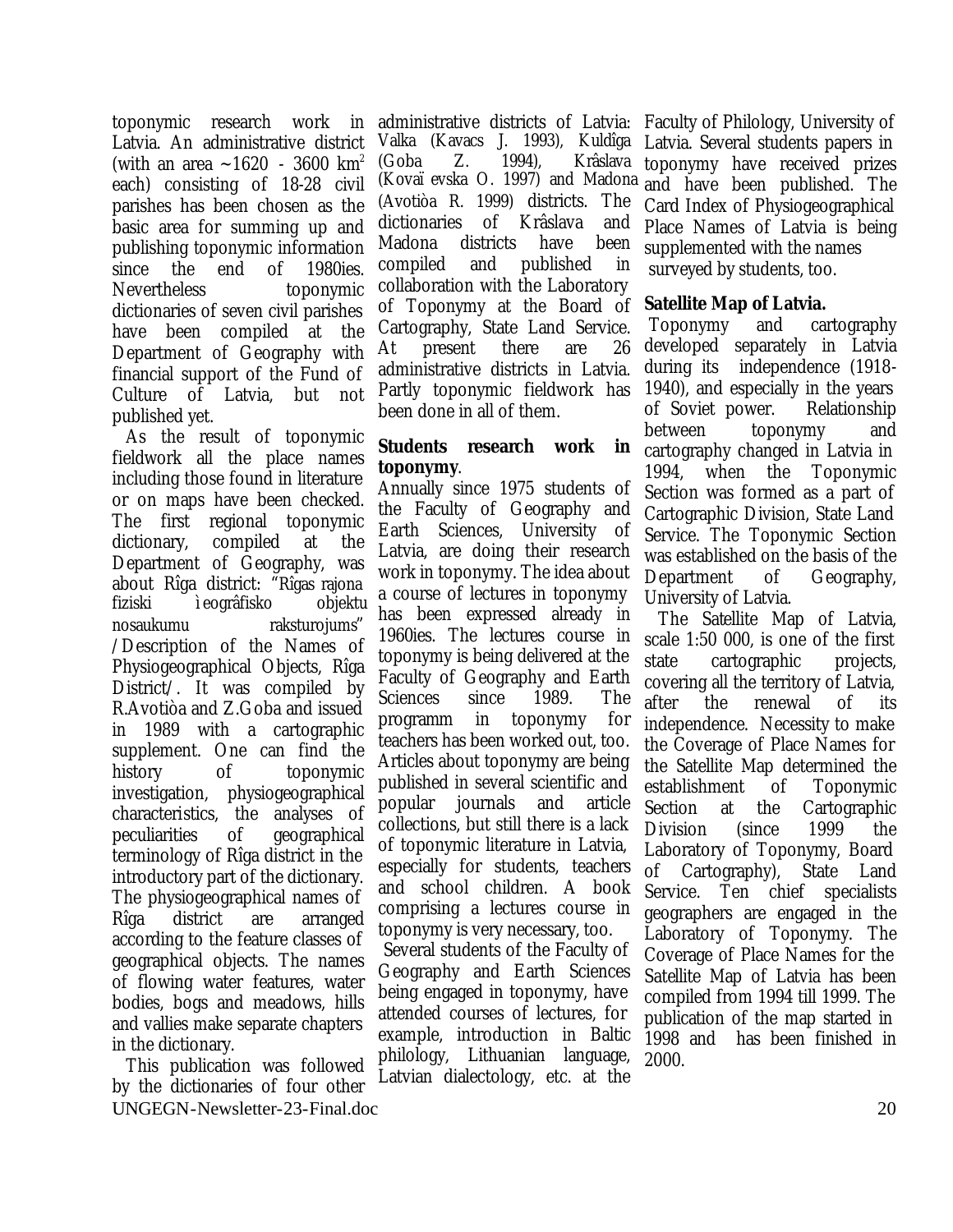feature classes, including the Place Names at the Institute of names of populated places (cities, towns, villages, farms etc.), natural features, as well as the names of separate, remarkable social, cultural and economical objects can be found on the Satellite Map of Latvia. There are official lists only of a few types of geographical features in Latvia. For example, the names of cities, towns, railway stations, airports etc. are official. It made the task to compile the Coverage of Place Names rather complicated. Specialists of the Laboratory of Toponymy have to select the preferred names for all the other geographical features, such as villages, hamlets, natural features, etc. The names of farms can be obtained only in local governments. The guiding principles for the selection of the preferred names of physiogeographical features have been worked out (Goba Z. 1999). When selecting the preferred names more attention has been paid to the local dialectal forms of place names in comparison with toponymic investigation in the period from 1970 till 1990.

A lot of fieldwork has been done to survey and check the names of natural features, farms, villages etc. for the map. Specialists of the Laboratory of Toponymy have made expeditions to every city, town and civil parish of Latvia. Besides that literature and maps have been looked through, too. We made use of the Card Index of Physiogeographical Place Names

Place names of almost all of Latvia and of the Card Index of toponymic dictionaries, Internet Latvian Language. All the place names, put on the Satellite Map, have been checked by philologist.

> The Satellite Map, scale 1:50 000, is the first largescale map of Latvia in Latvian. It comprises approximately 20 - 1300 place names per sheet, depending on the territory and the area of the land on every sheet of map. The total number of map sheets is 131.

### **Geographical Names Database of Latvia.**

The Satellite Map of Latvia is in digital form. Its Coverage of Place Names is being used as the basis for the Geographical Names Database (GNDB) of Latvia, being formed in the Laboratory of Toponymy, State Land Service. The theory and methodology of the Database are being worked out since 1998. Data fields of the Database are similar to the fields of information in the Card Index of Physiogeographical Place Names of Latvia. The basic data tables are *features, names* and *sources.*  GNDB in its first stage will include all names shown on the Satellite Map of Latvia supplimented with additional information about object and its name(s). Later GNDB will be supplimented with place names surveyed during toponymic field work and geographical names got from various sources of literature, toponymic card indexes and maps. Geographical Names Database of Latvia will serve as the main Estonia, in 1995. The  $2<sup>rd</sup>$  meeting source of place names for new map editions, gazetteers, UNGEGN and the International

services and toponymic research.

### **Gazetteers and dictionaries based on Geographical Names Database of Latvia.**

There is no an official list of villages in Latvia at present. Specialists of the Laboratory of Toponymy, State Land Service, are preparing a list of villages based on the Satellite Map of Latvia. The data about village names which have been imported from the Satellite Map of Latvia in the Geographical Names Database are being supplimented by additional information and will be printed out as a list of place names. It will be the first index of place names produced from the Geographical Names Database (GNDB) of Latvia.

Another project is compiling and publishing of a local toponymic dictionary of Sçlpils civil parish (R.Avotiòa). All the information should be put in GNDB of Latvia and printed out in the format of a toponymic dictionary. The dictionary will include the names of cultural and natural features of Sçlpils civil parish.

### **Joining international toponymic activities.**

Since 1992 Latvia, Estonia and Lithuania have the possibility to join international activities in toponymy. The Baltic Division of the United Nations Group of Experts on Geographical Names (UNGEGN) was established in 1992. The  $1<sup>st</sup>$  meeting of the Baltic Division was organized in Tallinn, of the Baltic Division of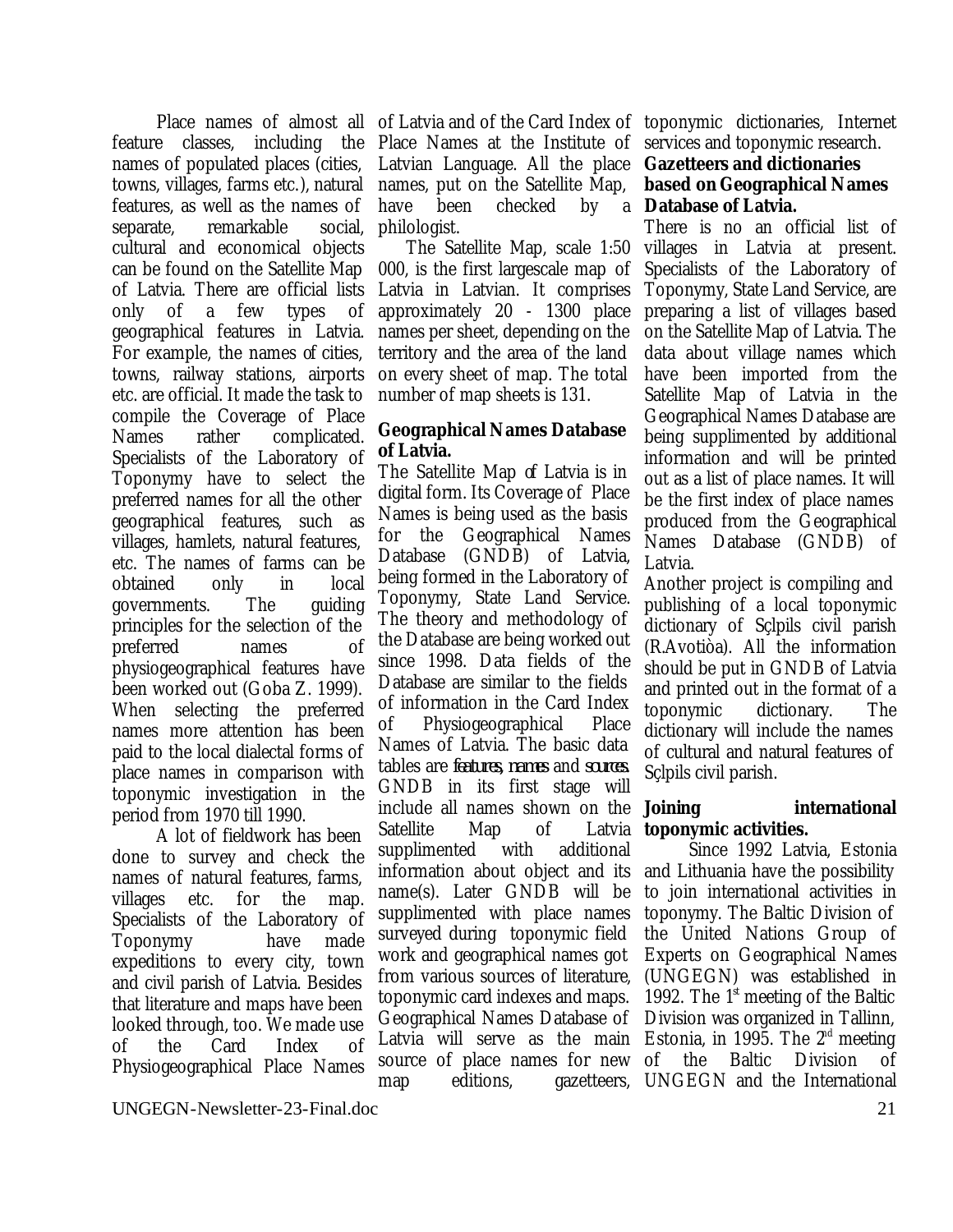took place in Rîga 22-25 April, 1997. They were organized by State Land Service, University of Latvia and State Language Board. United Nations and standardization of geographical Second International Symposium names; national names authorities; national standardization; geographical names databases; national gazetteers; standardization of dialectal place names were the topics of the agenda in the courses. Lectures international standardization and were delivered by the UNGEGN experts from several countries: many countries. It favours the normative dictionaries and indexes Helen Kerfoot (Canada), Sirkka development of toponymy in Paikkala, Eeva Maria Närhi (Finland), Botolv Helleland (Norway), Hans Ringstam (Sweden) and Randall **Future plans.** E.Flynn (USA). A lot of questions and discussions followed the theory and methodology of the lectures about geographical names databases and standardization of Latvia should be completed. The dialectal place names. themes are the most actual for information from the Card Index Latvian toponymists at present.

The  $7<sup>th</sup>$  Conference of the UN on the Standardization

#### **Literature**

- 1. Avotiòa R. (1977) Latvijas PSR fiziski ìeogrâfisko nosaukumu sastâdîðanas principi// Latvijas PSR ìeogrâfiskie kompleksi un cilvçks. - R.: Latvijas Valsts universitâte, 32. - 43.lpp.
- 2. Avotiòa R. (1984) Latvijas PSR ûdenstilpju nosaukumi. 1.-6. burtnîca. - R.: Latvijas Valsts universitâte, 391 lpp., kartoshcma.
- 3. Avotiòa R. (1988) Latvijas PSR ûdenstilpju nosaukumi// Konsultants. Palîglîdzeklis valodas praksç. 7.laidiens. - R.: Avots, 9.-22.lpp.
- 4. Avotiòa R. (1999) Madonas rajons. Kalni. Upes. Ezeri. Purvi. Meži. Ìeogrâfiska vietvârdu vârdnîca. - R.: Latvijas Universitâtes ÌZZF Reìionâlâs laboratorija, LR VZD Nacionâlais mçrniecîbas centrs, 237 lpp.

Training Courses in Toponymy Geographical Names was the first Compiling and publishing one where the delegates from dictionaries of the place names Latvia participated with several reports. Toponymists of Latvia have taken part in  $19<sup>th</sup>$  and  $20<sup>th</sup>$ Sessions of UNGEGN and in the on Geographical "GeoNames 2000". Since joining international activities toponymists of Latvia have got acquainted with the experience of UNGEGN in national and with toponymic investigation in Latvia.

In the nearest future the Geographical Names Database of Data Base should enclose the of Physiogeographical Names of Latvia and partly from *LATVIA* of the Card Index of Place Names.

- 5. Avotiòa R., Goba Z. (1986) Latvijas PSR ûdensteèu nosaukumi. 1.-4.burtnîca. -R.: Latvijas Valsts universitâte, 253 lpp., kartoshcma.
	- 6. Avotiòa R., Goba Z. (1994) Latvijas upes. Nosaukumi un ìeogrâfiskais izvietojums. - R.: Latvijas Universitâte, 131 lpp., kartoshçma.
- 7. Avotiòa R., Goba Z. (1989) Rîgas rajona fiziski ìeogrâfisko objektu nosaukumu raksturojums. - R., 126 lpp., kartoshçma. 8. Endzelîns J. (1922-1925) Latvijas vietu vârdi. - R.: A.Gulbja apgâds, 117lpp. un 190 lpp.
	- 9. Goba Z. (1994) Kuldîgas rajons. Dabas objektu nosaukumu vârdnîca. - R.: Latvijas Universitâtes Ì eogrâfijas nodaïa, 142 lpp., kartoshçma.
- ìeogrâfijas un toponîmikas zinâtniskâ 10. Goba Z. (1997) Latvijas ìeogrâfisko nosaukumu vârdnîcas, to sastâdîðanas principi, saturs un uzbûve// Latvijas

(state, regional and local) should be based mainly on the Geographical Names Database of Latvia.

Several theoretical, methodical Names and practical problems concerning the spelling of place names and revealing the pronunciation of them should be solved, too. More attention should be paid to the generic elements of place names, and their spelling.

> There is a necessity of of the place names of Latvia. Legislation, concerning place names of Latvia has been worked out by a group of experts in toponymy, but not set up yet.

### **Zinta Goba**

*Scientific Laboratory of Regional Geography and Toponymy University of Latvia Rîga, LV - 1586*

> Vçstures institûta þurnâls 1997, Nr.1. - R.: Latvijas Vçstures institûta apgâds, 108.-134.lpp.

- 11. Goba Z. (1999) Toponymic Synonyms and How They Originated: Selection of the Preferred Names of Physiogeographical Features of Latvia// UNGEGN Newsletter Nr.22, p.22. - 25.
- 12. Kavacs J. (1993) Valkas rajons. Dabas objektu nosaukumu vârdnîca. - R.: Latvijas Universitâtes Ì eogrâfijas nodaïa, 70 lpp., kartoshçma.
- 13. Kovaïevska O. (1997) Krâslavas rajons. Ìeogrâfisko nosaukumu vârdnîca. - R.: Latvijas Universitâtes Reìionâlâs ìeogrâfijas un toponîmikas zinâtniskâ laboratorija, LR VZD Nacionâlais mçrniecîbas centrs, 173 lpp., pielikumâ 15 kartoshçmas (M 1:10 000 - 1:50 000) un karte "Krâslavas rajona vietvârdi" (M 1:100000)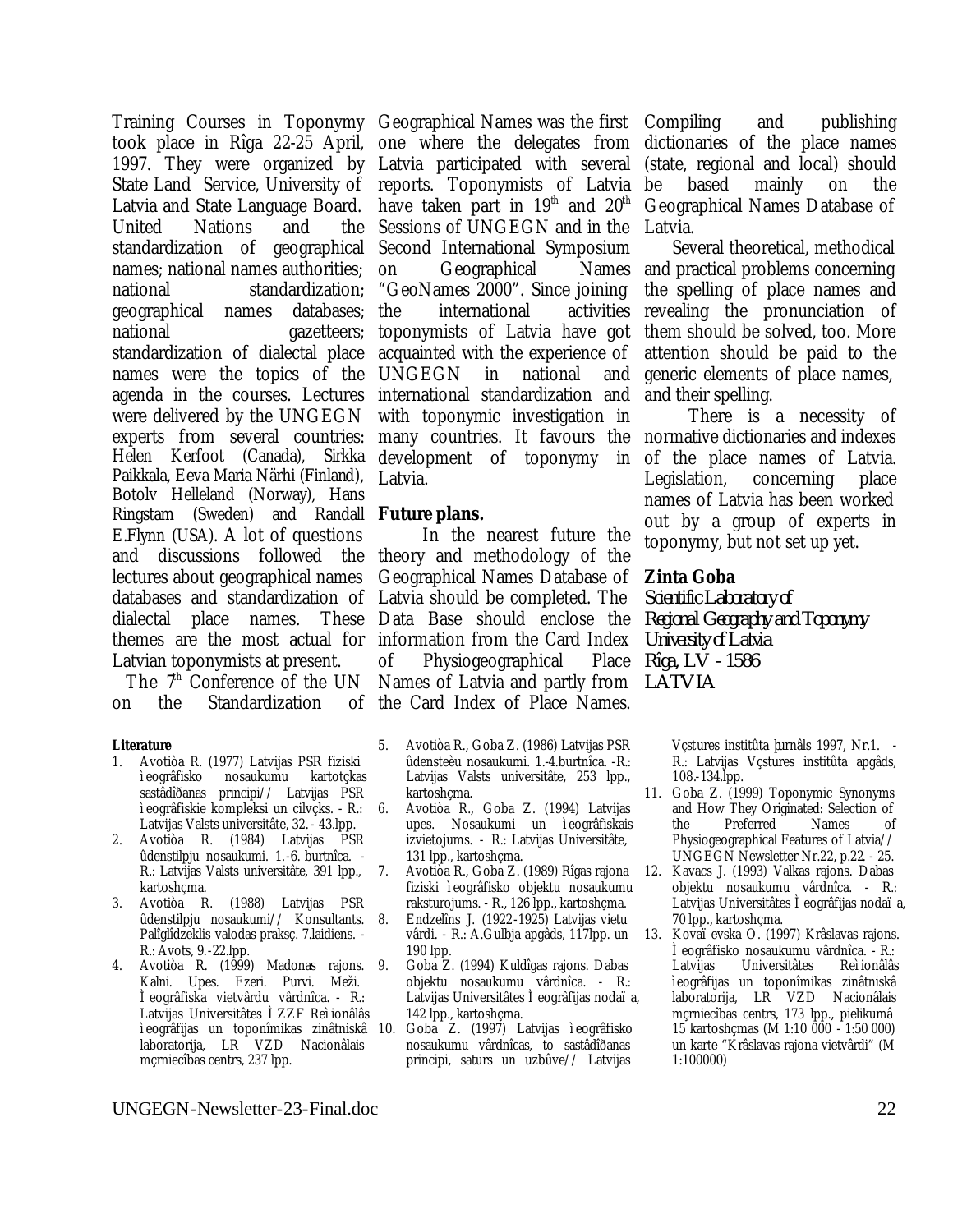## **Slovakia**

### **Toponymic Guidelines**

The Resolution No 4 of the 4th UN Conference on the Standardization of Geographical Names has called countries to support the editing and updating of the Toponymic Guidelines for Map and Other Editors, which would enable cartographers from other countries to resolve reliably the problem of cartographical toponymy from the territories of those countries which had published the Guidelines; they will assist all users in map interpretation.

In 1987 the Slovak Republic elaborated and edited the first Toponymic Guidelines as part of Czecho-Slovak Toponymic Guidelines. The first Slovak edition was carried out in 1993, the second in 1996.

When the Slovak Republic was created in 1996, the legislative changes required further updating of the Toponymic Guidelines. The third edition of the Slovak Toponymic Guidelines was published in 1999. It has been elaborated according to the Recommendations No 4 of the 4th UN Conference, No. 14 of the 5th UN Conference and No. 7 of the 6th UN Conference on the Standardization of Geographical Names.

Toponymic Guidelines are divided into four parts. In the first part is given the characteristization of the Slovak language as an official language on the territory of the **The list of the names of** Slovak Republic and of other languages used on the territory of the Slovak Republic.

In the second part are summarized geographical names authorities functioning in the Slovak Republic, the terms of reference of which are related to the standardization of geographical names.

The third part gives the list of source material, out of which standardized geographical names may be obtained. They are state map series and gazetteers, edited by the Geodesy, Cartography and Cadastre Authority of the Slovak Republic.

**In the final part is given the glossary of the words frequently occuring in geographical names, type designations of geographical objects in Slovakia, list of abbreviations used in state map series and current administrative division of the Slovak Republic.**

Toponymic guidelines contain Slovak and English versions simultaneously. It is published also by means of Internet at the

address:

http://www.geodesy.gov.sk/sgn/t yponym/Slov/typoframe.htm.

## **triangulation points**

In 1999 was finished the standardization process of the names of triangulation points from the Slovak Republic's territory, which lasted several years; its result is the List of the Names of the Triangulation Points of the Slovak Republic' s territory. The list contains approximately 16 000 standardized names of triangulation points. Moreover the standardized names of triangulation points are given also in the triangulation points data of control station name, number, description and coordinates, which are used by the general public, both non-commercial and commercial. The list of the standardized names of triangulation points will be published also in book form in the year 2000 and will be available on the Internet.

### **Radomíra Smyèková**

*Geodesy, Cartography and Cadastre Authority of the Slovak Republic*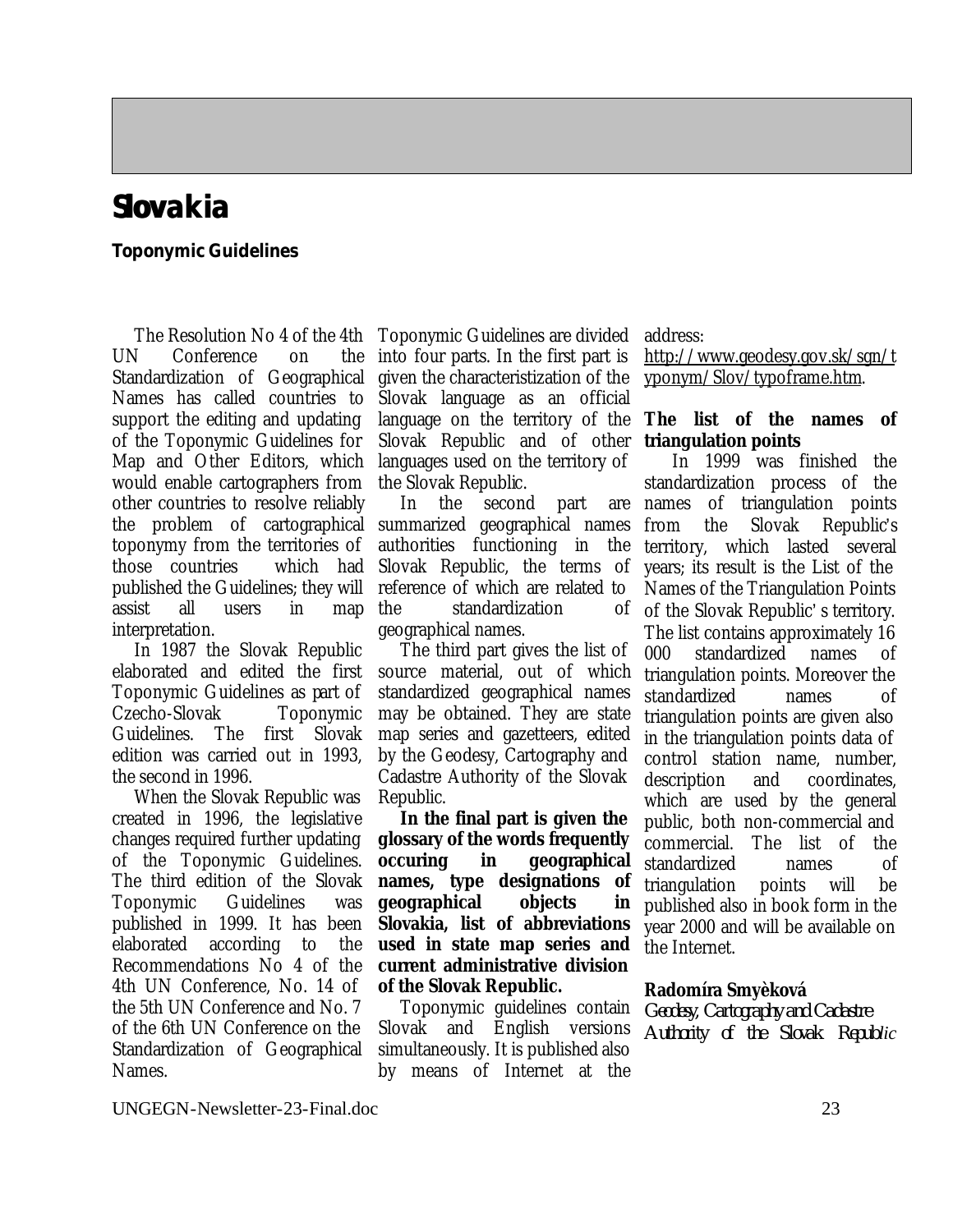### **SUDAN**

### **Toponymic Survey in the Republic of the Sudan**

In April 2000 the Survey of Nubian Place-names investigated the island of Arduán (19°56' N/ 30°22'E) in the region of the system often lead to distorted language he/she was speaking. Third Cataract of the Nile. Investigators aimed not only to make an accurate record of the names, but also to gather evidence related to questions of Arabic orthographic standardization. International Phonetic Alphabet What was the best way for the and (3) in the mediaeval Nubian Arabic writing system to represent alphabet in line with the the Nubian language [Nobíin]? renaissance of interest which many How could this Nubian survey Nubians are demonstrating for Herman Bell, technical consultant contribute to achieving a set of their own traditional culture. guidelines on a standard Arabic orthography for geographical extensive bilingualism in Nubian names from African languages in the Sudan?

orthography for geographical names is particularly

official language, and representations of African place-and Kókke in Nubian by the same names in the Arabic writing pronunciations.

recorded in the field notes of the Nubian survey in three ways: (1) in script,  $(2)$  in the

The issue of an Arabic occasionally differed according to acute in the Sudan. Arabic is the Third Cataract (20°01'N/30°35'E) In a region where there is for Geographical Names. and Arabic, it was interesting to note that geographical names African the language being spoken. A historic village just north of the

would be called Kókka in Arabic depending on the

Each geographical name was conducted in the context of the The investigation was Mahas Project of the Department of Archaeology of the University of Khartoum. Participants in the toponymic survey were Muhammad Jalal Hashim and Asmaa Muhammad Ibrahim of the University of Khartoum and to the Sudan National Committee

**Herman Bell**

*Consultant*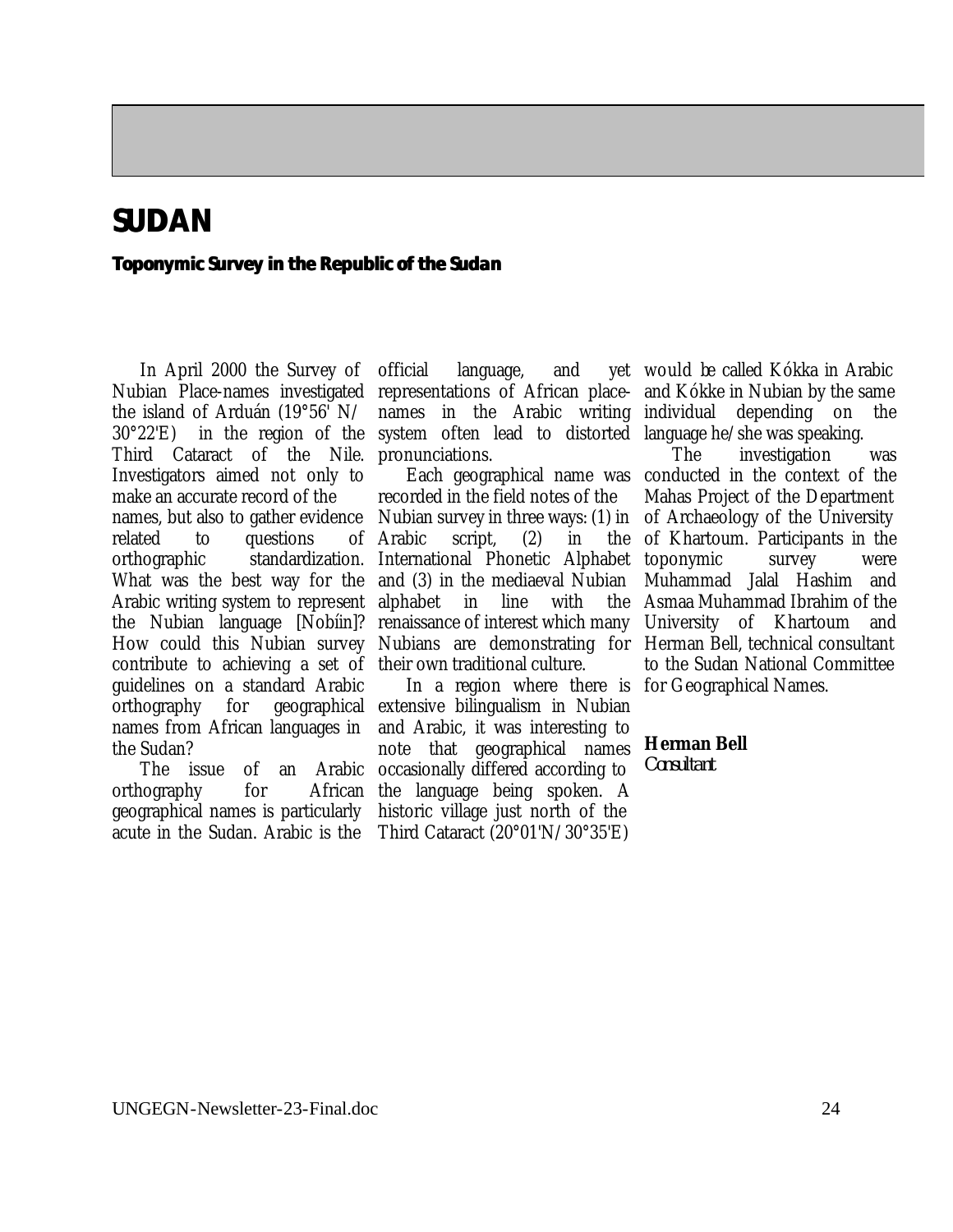### **United States of America**

The Domestic Names St. Committee (DNC) of the U.S. representative of the US Board Board on Geographic Names participated in the Annual Meeting meets monthly, and has rendered decisions on 143 newly proposed names and adjudicated 220 Prince Edward Island where controversial names and issues another informal meeting of the since our last report. The DNC US/Canada Division was held. participated in the 1999 Annual On June 1, 2000, the Board's Conference of the Council of Domestic Names Committee will Geographic Names Authorities meet to discuss and re-evaluate its  $(COGNA)$  hosted by Washington State Names Board, and held in Board has formed a committee to Spokane. Washington. conference was a success and was two standing committees and the well attended with approximately two advisory committees, and to 100 registrants. included representatives of the policies uniform. The two Geographical Names Board of Canada, and an informal meeting of the U.S./Canada Division was held. The first two days of the committees process names of conference were televised on the State Government cable television channel. The conference included an array of papers on various toponymic themes and the regular event known as the State/Federal Roundtable where issues of policy and procedures are addressed by officials from local and State governments, and the Federal end of 2000. Government. The host State Board held its regular meeting, as did the U.S. Board on Geographic Names. The next annual conference of COGNA will be bringing the total of such held September 26 – 30, 2000 in organizations to 45 States and two changes and new data are the U.S.

Louis. Missouri. of the Geographical Names Board of Canada in Charlottetown, policies and procedures. This Geographic exercise is required because the The evaluate the existing policies of the Attendees the extent possible, make these committees address domestic names and foreign represented by the retrieved names, and the two advisory undersea features and names in Antarctica. The Geographic Names Office, during the past year, has awarded a contract to compile geographic names data in the northern portion of the State of Texas, and a contract to compile names in the remainder of the State will be awarded by the

> We are pleased to announce that since the last newsletter, one State and one Territory have established geographic names

Territories. As previously reported, the publication of conventional gazetteers (paper copy) was suspended last year, and this decision is still in place. The use of the website has seemingly contributed to a marked decrease in requests for such publications. Presently, the website query page receives an average of more than 20,000 accesses per day, and users are downloading more than 100 gazetteers per day.

 The website address is: <http://mapping.usgs.gov/www/ gnis> where the U.S. Antarctica Geographic Names Database may also be accessed. Users of the website have always been able to view the location of the feature database entry, and now the user has the added option of viewing that location on the appropriate digital version of the large scale topographic map known as a Digital Raster Graphic (DRG). The Geographic Names Office has completed testing of new software to be used in the Geographic Names Information System Maintenance Program. This web-based software allows Federal (and eventually State) agencies to participate in maintenance of the database. authorities Agencies using this new maintenance software to submit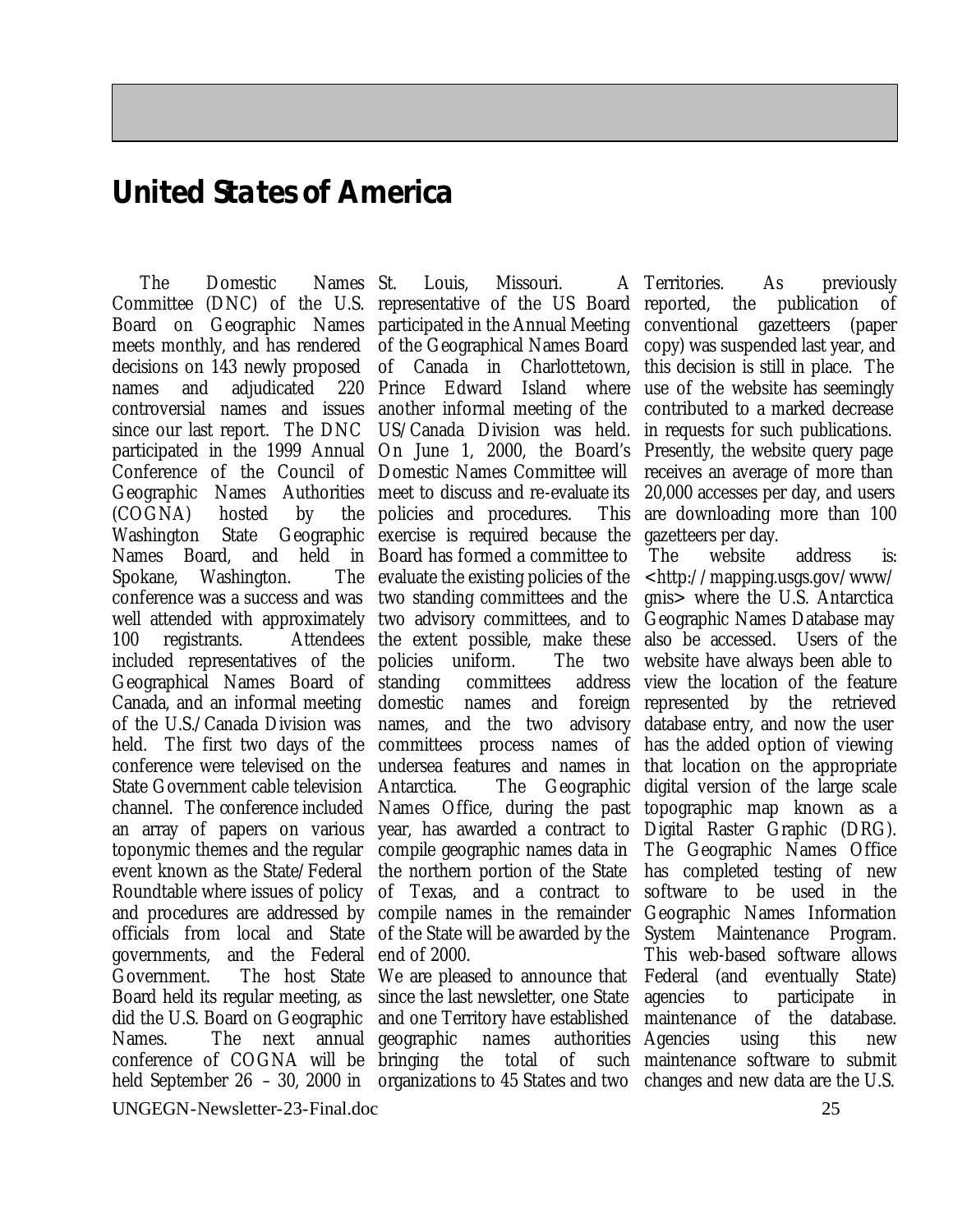Geological Survey (for Service, and the Office of Coast Training, Survey. The Bureau of Land Terminology. and available online within a few days. The maintenance and data Frankfurt am Main, Germany compilation program continues March 28 –30, 2000. with more than 200,000 new Since the last newsletter, the the past year.

participated in the Twentieth American Institute of Geography Group of Experts Geographical Names held in January, 2000 in New York, which successful, providing 35 students included active participation in

National Mapping Program), U.S. resolutions, as well as participation Dominican Republic with an Forest Service, National Park in the Working Groups on introduction to toponomy, and Management is scheduled to begin staff also presented papers on the geographic names. The course participation later this year. topics of database design and includes lectures on establishing Information submitted is verified Romanization at the GeoNames principles, policies, and discussion and development of Ecuador, Panama, and the Automation. Terminology. Members of the program of standardization for 2000 Symposium held in

entries added to the database in Eleventh Course on geographic designing, and implementing an The Board's members and staff under the auspices of the Pan database. Session of the United Nations & History (PAIGH) was held in **Roger L. Payne** names (applied toponomy) offered Guatemala City, Guatemala in July *Executive Secretary* 1999. The course was very *U.S. Board on Geographic Names*Guatemala, Bolivia,

and the need for establishing a national for standardizing geographic names as well as an extensive field exercise; and a in developing, geographic names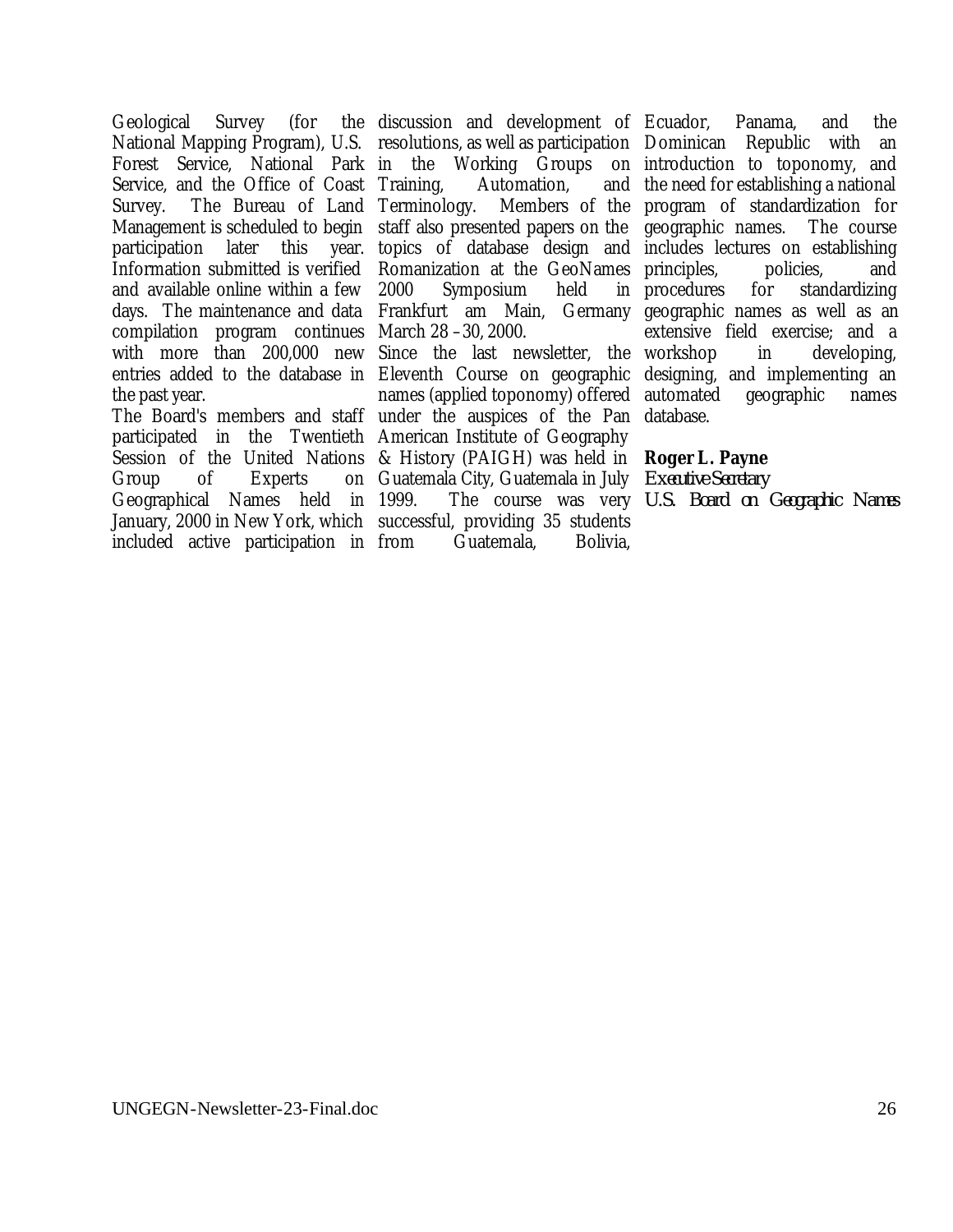### **GeoNames 2000**

### **Frankfurt am Main, Germany, 28-30 March 2000**

The Second 1/ International were made. Symposium on Geographical symposium will be refereed and Names, "GeoNames organized by the Ausschuss für geographische Mitteilungen des Bundesamtes für Namen (StAGN), was held in Kartographie und Geodäsie. Frankfurt am Main in late March. The three-day symposium was addressed aspects of work in hosted by the Bundesamt für Kartographie und (BKG) and supported by the systems, and exonyms, as well as Dutch- and German-speaking the orthographic reform of the Division of UNGEGN, as well as German by six German, Austrian, and pronunciation data base developed Dutch agencies and companies. 2/

Dr. Jörn Sievers and his organizing committee developed the aspects of the practical developments that are in symposium to endorse support the United Nations' promotion of standardization of geographical names and to provide a stepping stone towards the work of the Eighth United Nations Conference on the Standardization of Geographical Names to be held in Berlin, August 26 - September 5, 2000. In association with the symposium, an evening reception was offered to registrants and the Dutch- and German-speaking Division (DGSD) held a divisional meeting. At GeoNames 2000, 77 participants from 23 countries registered and 25 presentations

Papers from the 2000", edited for publication in German Ständiger or English in the technical series

In particular, the symposium standardization and Geodäsie names data bases, romanization language and the private for German broadcasting stations. Topics were covered from a of viewpoints and had indicated the research and hand in different parts of the world to address systematically geographical names issues from a linguistic, cartographic and technical perspective. Differing views provided an opportunity for participants to appreciate and to learn from the work of others, particularly in dealing with the complexities of the treatment of multiple languages and multiple writing systems.

### **GEONAMES 2000 PROGRAMME**

Tuesday, 28 March 2000 OPENING AND WELCOME

D. Grünreich (DE), President, Federal Agency for Cartography and Geodesy (BKG)

F. Ormeling (NL), Secretary General, International Cartographic Association (ICA), Chairman, Dutch - and Germanspeaking Division (DGSD), and Representative of the Nederlandse Taalunie

H. Desoye (AT), Representative of the Austrian Board on Geographical Names (AKO)

M. Gurtner (CH), Representative of Swiss names authorities

J. Sievers (DE), Chairman, Ständiger Ausschuss für geographische Namen (StAGN)

B.E. Beinstein (DE), Secretary, Ständiger Ausschuss für geographische Namen (StAGN)

#### **STATUS OF NATIONAL STANDARDIZATION**

Chairperson: E. Spiess (CH)

J. Golaski (PL): Method and result of toponyms collection for cartographic purposes by means of local authorities A. Danielski (PL): Historical, folkloric and geographical names as toponymic objects of Geo-Info Land Information System

A. Eremia, Z. Cameneva (MD): Toponymic researches and elaborations of the standardization of geographical names

Z. Goba, Z. Cekula (LV): Gazetteers and database of the place names of Latvia

Discussion and résumé

#### CONCEPTS OF NAMES DATABASES

Chairperson: R.E. Flynn (US)

R. Payne (US): The Geographic Names Information System of the United States - design, development, and implementation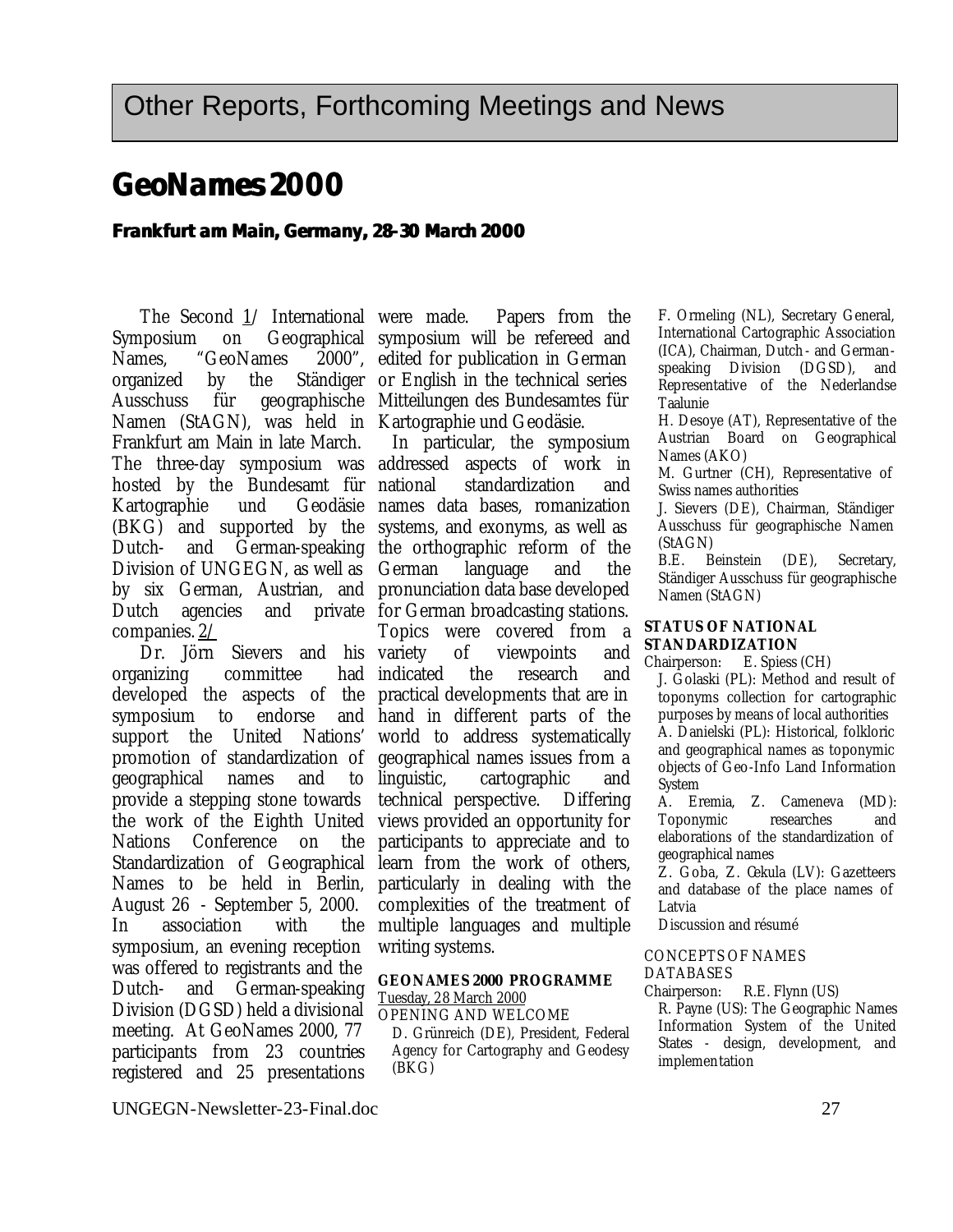J. Mlinar, E. Pogorelcnik (SI): Register of geographical names in Slovenia A. Illert (DE): The authoritataive German topographic-cartographic information system (ATKIS) B. Liu (CN): The establishment of Chinese technological standardization system of geographical names T. Leskinen (FI): National place names

register integrated with cartographic names register for various scales and products

Discussion and résumé

#### BRIEF INFORMATION ITEMS

H. Kerfoot (CA), Vice-chairperson UNGEGN: Update on UNGEGN activities

A. Ermert (DE): Country codes by the International Organization for Standardization (ISO)

K. Wilson (DE): Demonstration of the CD-ROM "Small-scale map series" of BKG

#### GERMAN ORTHOGRAPHIC REFORM

Chairperson: O. Back (AT)

M. Wermke (DE): Zur Schreibung geographischer Namen im Deutschen Discussion

#### Wednesday, 29 March 2000

ROMANIZATION SYSTEMS

Chairperson: F. Ormeling (NL) G. Quinting (US): Romanization systems: development and application M. Nanova (BG): Variations in romanization systems applied in transliteration of the Bulgarian geographical names into the Roman alphabet

H. Zikmund (DE): Deutsche Allonyme geographischer Namen des Baltikums und der GUS/CIS

N. Kadmon (IL): Standardization and de-standardization of Roman transcription systems Discussion and résumé

#### EXONYMS

Chairperson: I. Hausner (AT) I. Hausner (AT): Introduction to exonyms

P. Päll (EE): Do conventional romanization systems create exonyms?

UNGEGN-Newsletter-23-Final.doc 28

P. Bohác (CZ): Exonym - one problem of its definition

H. Kerfoot (CA): Selection of geographical names for cartographic products

F.-D. Grimm (DE): Zum Gebrauch deutscher Exonyme für den Raum östlich von Oder und Neisse

Chairperson: P. Woodman (GB) I. Hornansky (SK): Theory and practice of the standardization of exonyms and the policy of their usage M.O. Adamic (SI): Treatment of geographical names in multilingual areas and the use of foreign names in Slovenia

P. Jordan (AT): The importance of using exonyms - plea for a politically sensible use

R. Stani-Fertl (AT):

Globalisation, print mass media and exonyms Discussion and résumé

Closing remarks of the first two days of the Symposium: J. Sievers (DE)

 Meeting of the Dutch - and Germanspeaking Division (DGSD) of UNGEGN

#### Thursday, 30 March 2000

Halfday excursion to visit the German broadcasting station, Hessischer Rundfunk

Guided tour through the broadcasting station

M. Mangold (DE): The pronunciation of geographical names

R. Heinemann (DE): The pronunciation database of the association of German broadcasting stations (ARD)

J. Sievers (DE): Demonstration of the StAGN list of selected German exonyms and their pronunciation on the Internet

1/ StAGN organized its first international symposium Wien (Vienna) in 1996.

2/ Support from the following institutions was appreciated:

Arbeitsgemeinschaft der Vermessungsverwaltungen der Länder der Bundesrepublik Deutschland (AdV); Deutsche Gesellschaft für Kartographie (DGfK);

 Arbeitsgemeinschaft für Kartographische Ortsnamenkunde (AKO); Nederlandse Taalunie; Hessischer Rundfunk; and Dudenredaktion.

The symposium successfully underlined important aspects of advancements and also of work still to be done in applied toponymy, in particular: changes in the German language and its links to broadcasting; progress in toponymic data bases and their integration with cartographic systems; developing and implementing romanization systems; and creation of sensitive approaches to reduce exonyms now in use and to prevent new exonyms from proliferating. UNGEGN can show leadership in these fields and must endeavour to make its goals, expressed through UN Conference resolutions, more widely known to the public users of geographical names.

GeoNames 2000 has a presence on the web at:

http://www.ifag.de/Kartographie /Stagn/GeoNames2000\_E.htm

### **Helen Kerfoot**

*Vice-Chair, UNGEGN*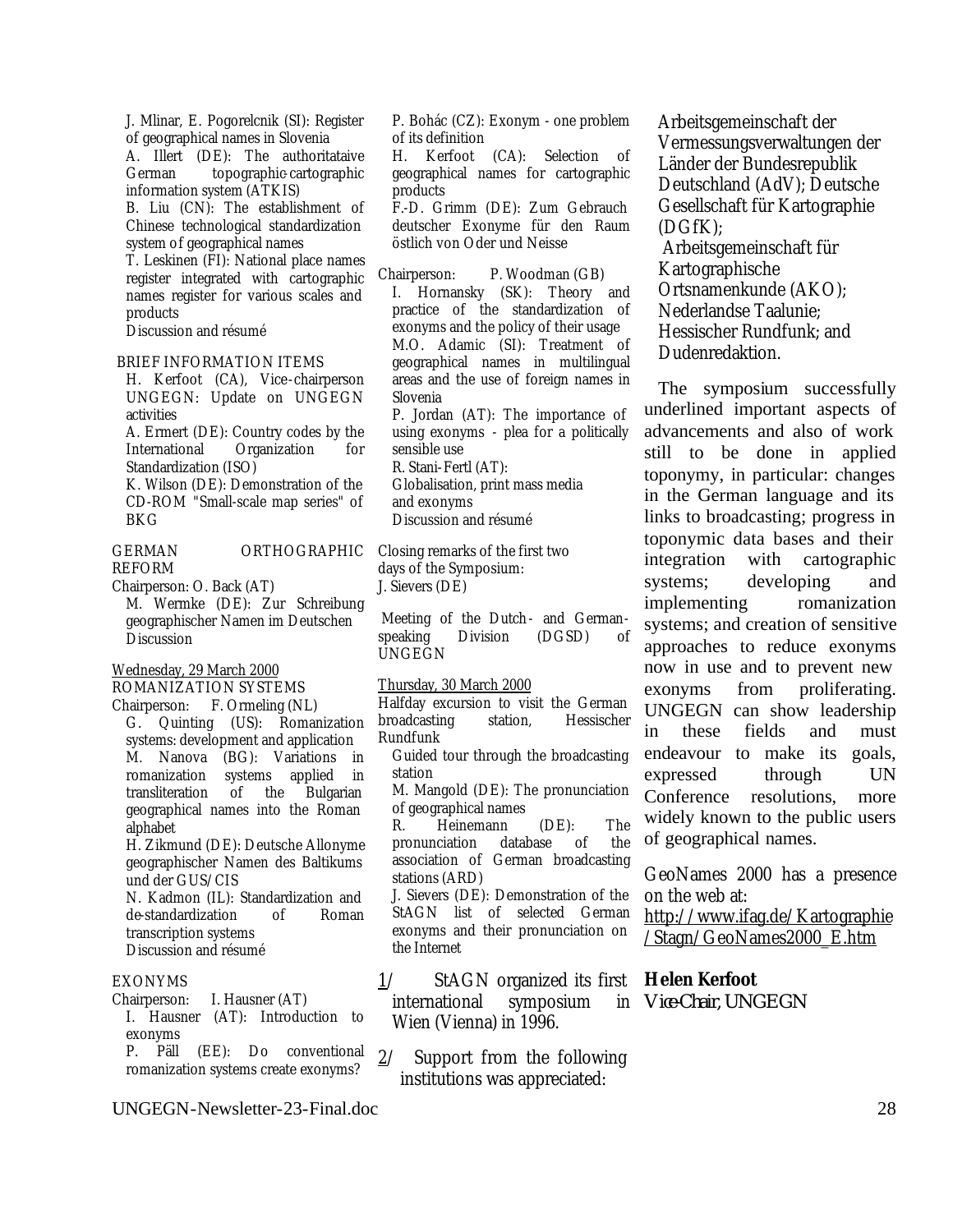### **"Ptolemy — the first UNGEGN Toponymist"**

Names held in New York in special session commemorating fulfilled all these requirements. the 30th anniversary of the Conferences. On that occasion a Astronomy and mathematics,

paper ennumerated the properties required of a good UNGEGN expert on geographical names. aspects of Ptolemy's work as be published next year. According to the definition by the author, he or she should have a sound geographical knowledge;

be well-versed in linguistics Thend major part of the phonetics; have a sense of history; "Geography" is composed of a list

United Nations Conference on the and a grasp of basic geodesy. The their coordinates. Ptolemy thus Standardization of Geographical 2nd century important Greek was the author of the first-ever January 1998 may remember the known in English as Ptolemy, acronym UNGEGN is expanded shortened version of a full-length Ptolemy's great work "Guide to the organ of the International paper with the above title was read describing the Earth" (usually Council of Onomastic Sciences by Naftali Kadmon, Israel. The called "Ptolemy's Geography") is (ICOS), have decided to print the Klaudios Ptolemaios, true Besides his treatises detailed.

> described in the "Geography", namely the geographical, the **Naftali Kadmon** cartographic and the toponymic. *Israel*

Participants of the seventh an understanding of cartography of some 8100 place names with gazetteer. Finally, the "Un-Nationalistic Greek Expert on Geographical Names".

> The paper deals with the three Volume 35 of ONOMA, due to Now the editors of ONOMA, full version of this paper in

-

### **15th UN Regional Cartographic Conference for Asia and the Pacific**

Cartographic Conference for Asia the meeting of the Permanent

and the Pacific was held in Kuala cartography, surveying, mapping, United Nations Group of Expert April 2000, in conjunction with and spatial data infrastructure in major achievements of the Committee on Geographic development. Among these Information for Asia and the technical committees, Committee Fundamental Data; Institutional Pacific (PCGIAP). The work of V, on geographical names, was Strengthening, Education and the Conference was organized chaired by Mr. John Parker Training; Regional Geodetic around five technical committees (Australia) the Immediate Past Infrastructure; Bathurst issues pertinent

The 15<sup>th</sup> UN Regional established to deal with a range of Chairman of the Asia South-East, Lumpur, Malaysia, from 11 to 14 land management, GIS technology on Geographical Names. The support of sustainable Conference include the adoption Pacific South-West Division of the of eight resolutions on